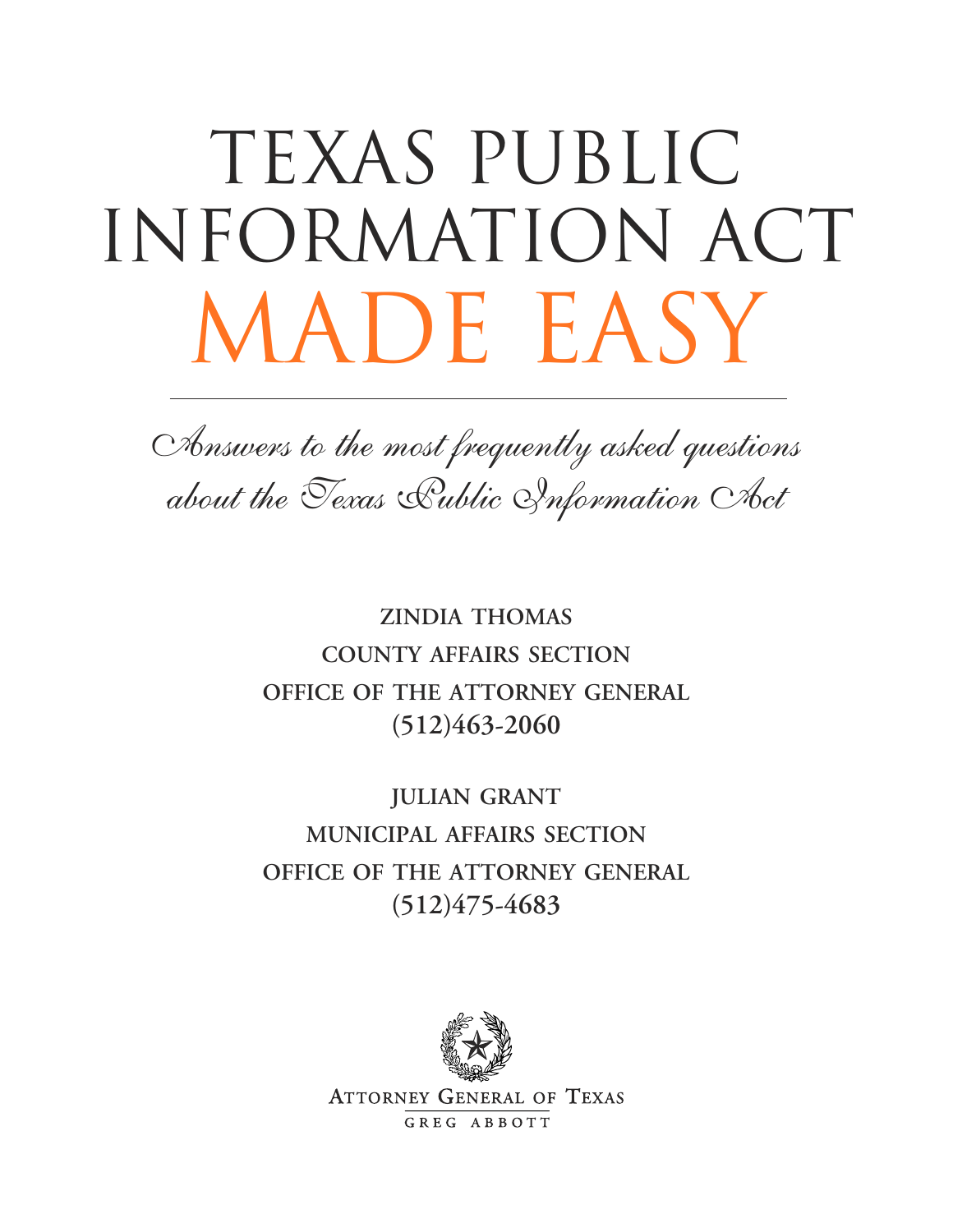# **Texas Public Information Act Made Easy**

After each legislative year, the Attorney General's Office has produced this publication that addresses certain key issues that public officials face in their day-to-day operations.<sup>1</sup> In a questionand-answer format, this article will provide guidance to public officials on the most frequently asked questions on the Texas Public Information Act. For example, the article addresses the types of records and entities that fall under the Act, the time deadlines and mandatory notices that apply when a governmental body handles an open records request, and when a governmental body is required to ask for an Attorney General open record ruling.

The stakes are high for public officials that handle open record requests. There are strict time lines for making determinations on what records to release and public officials must make such decisions knowing that there are potential criminal penalties if the governmental body releases information that is considered confidential under state law. Similarly, public officers face criminal penalties if they refuse to release information that is considered open to the public.

This "made easy" article provides answers in easy to understand language to the most frequently asked questions regarding the Public Information Act. The Act does apply to a variety of governmental entities, so although this information is geared towards the Act's application to local public bodies, it will be useful to other officials and Texas citizens as well.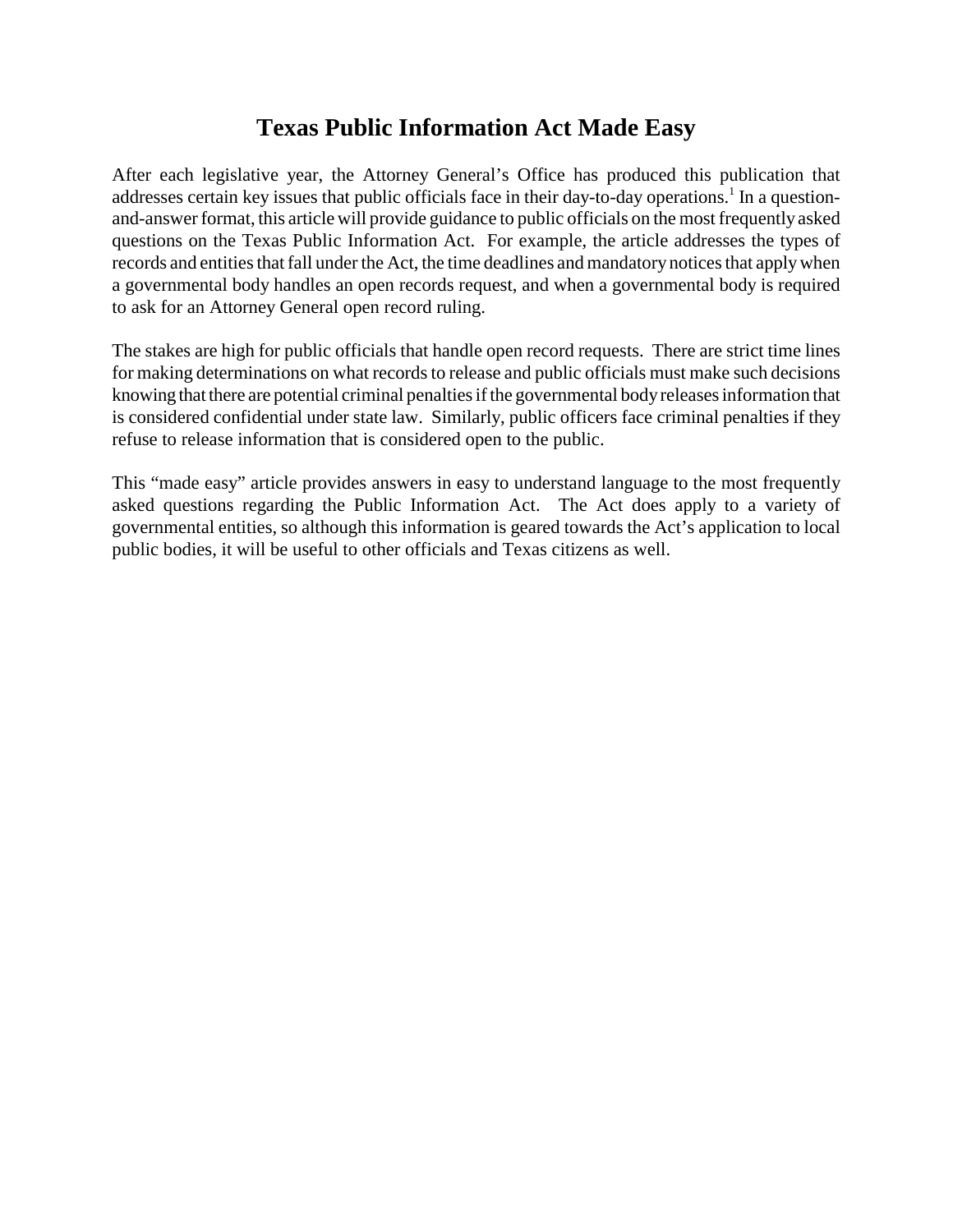# Index to Frequently Asked Public Information Questions/Answers

| Ι.      | Application of the Public Information Act                         |
|---------|-------------------------------------------------------------------|
|         |                                                                   |
|         |                                                                   |
|         | Application of the Act to Nonprofit and Other Private Entities  1 |
|         |                                                                   |
|         |                                                                   |
|         |                                                                   |
| $\Pi$ . | What Constitutes an Open Records Request                          |
|         |                                                                   |
|         |                                                                   |
|         |                                                                   |
|         |                                                                   |

#### III. Administration of Open Records Requests

#### Timing Issues Under the Public Information Act

| Time That a Governmental Body Generally has to Comply with Open Records Request  4       |  |
|------------------------------------------------------------------------------------------|--|
| When Does a Governmental Body Have a Time Deadline for Handling Open Records Request . 4 |  |
|                                                                                          |  |
|                                                                                          |  |
|                                                                                          |  |
|                                                                                          |  |
| Information That Must Be Provided to AG with Request to Withhold Information  7          |  |
|                                                                                          |  |
| Voluminous Requests and Inability to Seek Longer Time to Request AG Opinion  8           |  |
|                                                                                          |  |

## Rights and Duties of the Governmental Body and of

#### the Open Records Requestor

| Does the Name and Address of Requestor Become Public Information  10         |
|------------------------------------------------------------------------------|
|                                                                              |
|                                                                              |
|                                                                              |
|                                                                              |
| Limited Duty to Locate Information Not Retrievable by the Info. Requested 11 |
|                                                                              |
| Whether Requestors May Use Public Equipment to Access Public Information  11 |
| Whether Requestors May Bring Personal Copier to Make Copies  11              |
|                                                                              |
|                                                                              |
| Limited Duty to Release Information That is Also Available Commercially  12  |
| Application of Public Information Act to Copyrighted Information  12         |
|                                                                              |
|                                                                              |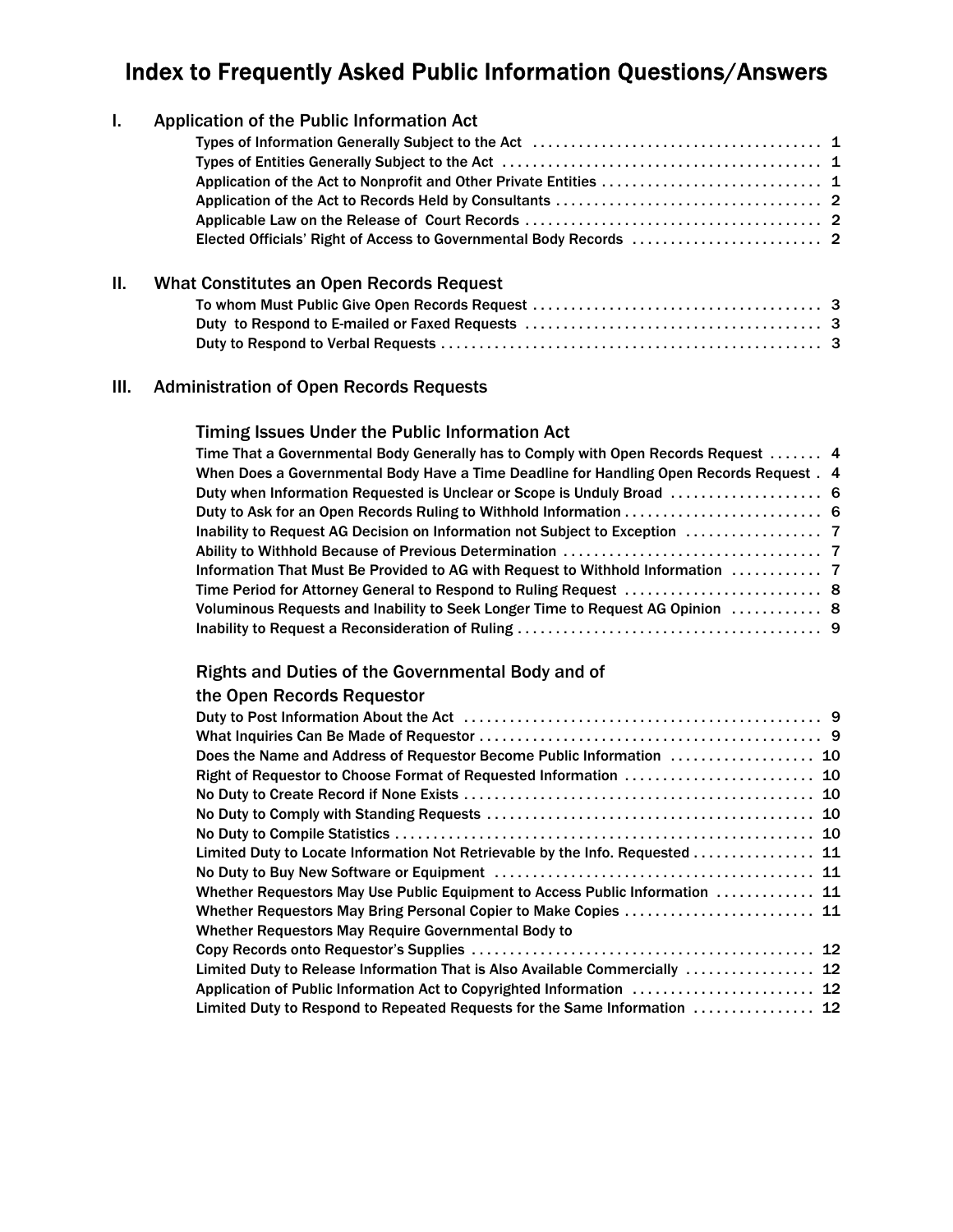# IV. Statutory Exceptions That Allow Information To Be Withheld

|    | <b>Information Which is Presumed Public</b>                                               |
|----|-------------------------------------------------------------------------------------------|
|    |                                                                                           |
|    |                                                                                           |
|    |                                                                                           |
|    | <b>General Issues Regarding Confidential Records</b>                                      |
|    |                                                                                           |
|    |                                                                                           |
|    | Limited Ability to Provide Substitute or Redacted Records  14                             |
|    | Information about Public Officials/Employees                                              |
|    | Employee/Official Home Address, Phone, Social Security Number, or Family Info  14         |
|    | Ability to Withhold Social Security Numbers Without Asking for AG Ruling  15              |
|    | Limited Ability to Withhold Personal Notes Taken by Public Officials  15                  |
|    |                                                                                           |
|    | <b>General Exceptions That May Permit Withholding Records</b>                             |
|    |                                                                                           |
|    |                                                                                           |
|    | <b>Personnel Information</b>                                                              |
|    |                                                                                           |
|    | Limited Special Right of Access by Employee to Own Personnel File  16                     |
|    | <b>Law Enforcement Information</b>                                                        |
|    | What Law Enforcement Information Generally May Be Withheld  16                            |
|    | Requirements for Disclosure of Motor Vehicle Accident Report  17                          |
|    | Purchasing / Public Works Information                                                     |
|    |                                                                                           |
|    | Real or Personal Property Acquisition Exception: What Can be Withheld  18                 |
|    | Trade Secret or Commercial Information Exception: What Can Be Withheld  18                |
|    | <b>Economic Development Information</b>                                                   |
|    | Economic Development Negotiation Exception: What Can Be Withheld  19                      |
|    |                                                                                           |
|    | <b>Litigation or Other Legal Information</b>                                              |
|    | 19                                                                                        |
|    |                                                                                           |
| V. | Ability to Recover Costs for Providing Copies of Open Records                             |
|    |                                                                                           |
|    |                                                                                           |
|    | Recovery of Cost to Retrieve Materials from Remote Locations  21                          |
|    |                                                                                           |
|    |                                                                                           |
|    | Ability to Require Payment of Costs Prior to Providing Documents by Mail  22              |
|    | Duty to Provide Requestor an Estimate When Charges are Likely to Exceed Forty Dollars  22 |
|    |                                                                                           |
|    | Ability to Reduce or Waive Costs for Providing Copies of Open Records  23                 |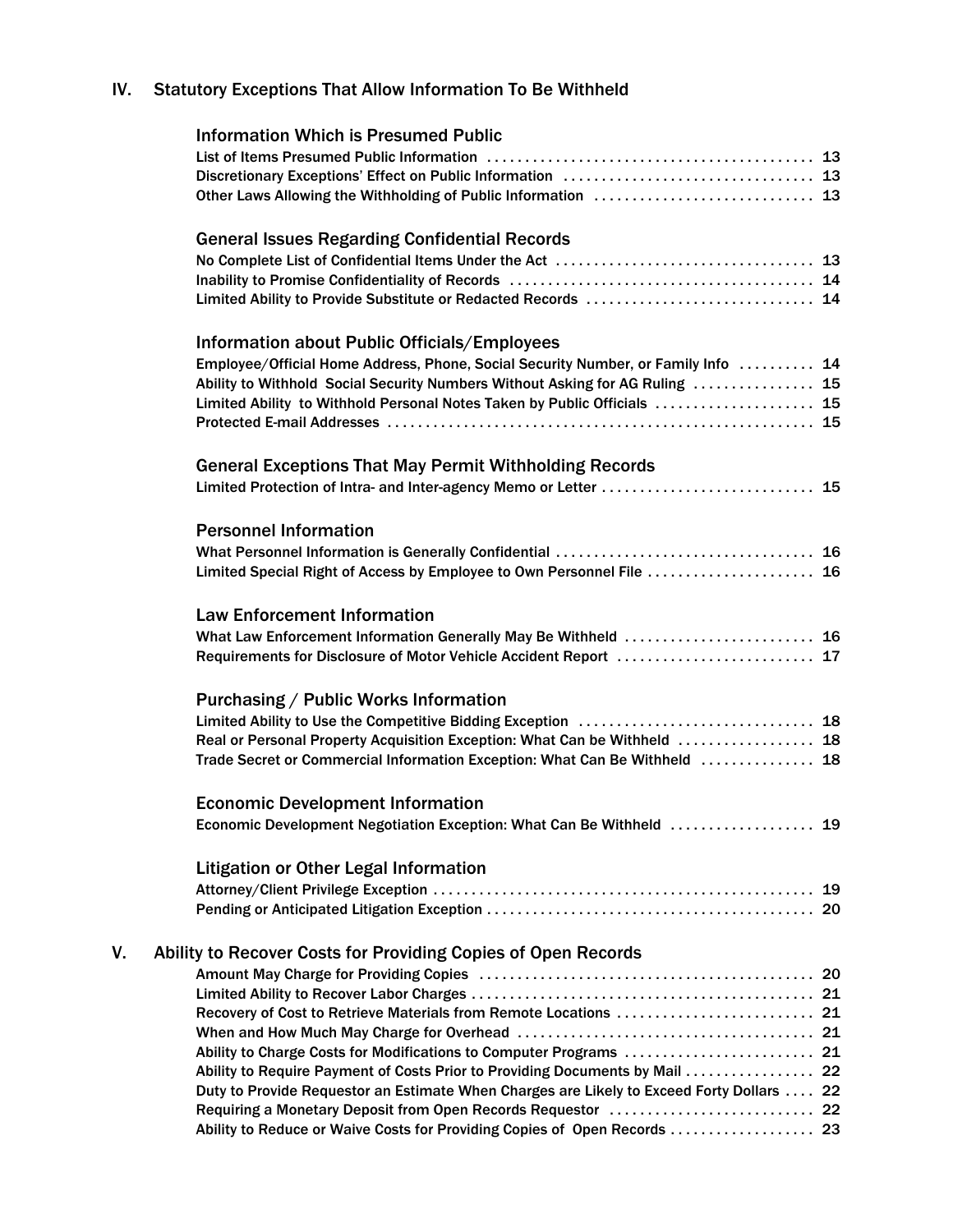| VI.  | <b>Enforcement of the Public Information Act</b>     |  |
|------|------------------------------------------------------|--|
|      |                                                      |  |
| VII. | Additional Information on the Public Information Act |  |
|      |                                                      |  |
|      |                                                      |  |
|      |                                                      |  |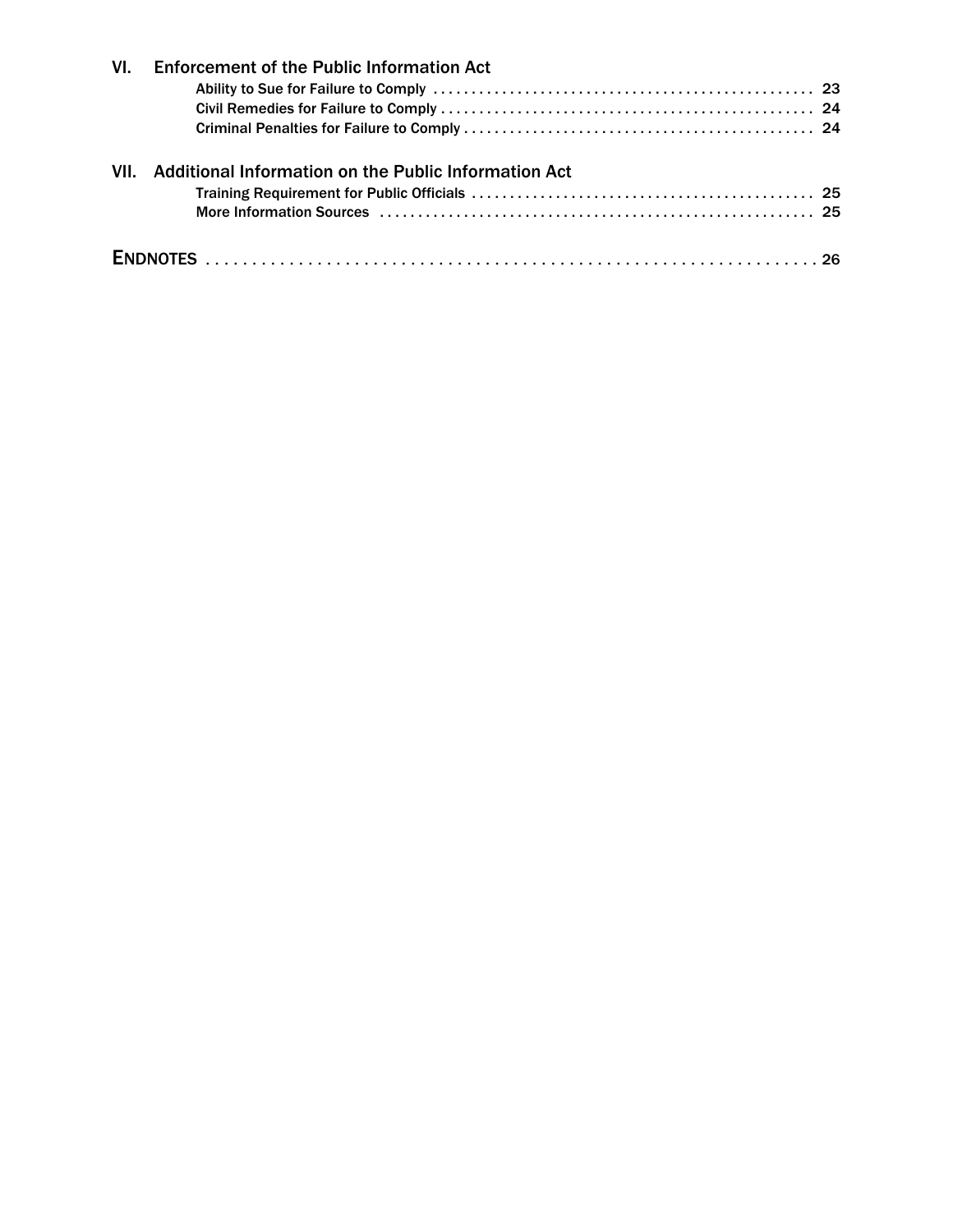# **I. Application of the Public Information Act**

#### *What types of information generally fall under the Public Information Act?*

Public information includes any information that is collected, assembled, or maintained by or for a governmental entity. The Public Information Act (hereinafter "The Act") applies to records regardless of their format. It includes information that is maintained in paper, tape, microfilm, video, electronic data held in a computer memory, as well as other mediums specified under law.<sup>2</sup>

#### *What types of entities are subject to the Public Information Act?*

The Act applies to information that is held by or for any "governmental body".<sup>3</sup> The term governmental body has a broad definition that includes, in applicable part:

- 1. City governmental bodies;
- 2. County governmental bodies;
- 3. Deliberative bodies that have rule-making or quasi-judicial power and that are classified as a department, agency, or political subdivision of a city or county;
- 4. The part, section or portion of a public or private entity that spends or that is supported in whole or in part by public funds;
- 5. Local workforce development board;
- 6. Non-profit corporations that are eligible to receive funds under the federal community services block grant program and that are authorized by this state to serve a geographic area of the state;
- 7. Certain property owners' associations.4

In other words, governmental entities and certain non-governmental entities are subject to the Act. Additionally, entities that are considered departments, agencies, or political subdivisions of a city or county are also subject to the Act if the involved entity has rule-making or quasi-judicial powers.5 For example, zoning boards of adjustment have rule-making or quasi-judicial powers and are considered agencies or departments of a city. Therefore, the records of such entities would be subject to the Act.

#### *Are the records of nonprofit and for-profit entities that receive public funds subject to the Public Information Act?*

Records in the hands of non-governmental entities may also be covered by the Act to the extent that they reflect the expenditure or support of public funds, or to the extent that a governmental body has a right of access to the records. For example, when governmental bodies make unrestricted grants of funds to nonprofit and for-profit entities, the records relating to the part of the entity that is publicly funded would be subject to the Act.<sup>6</sup>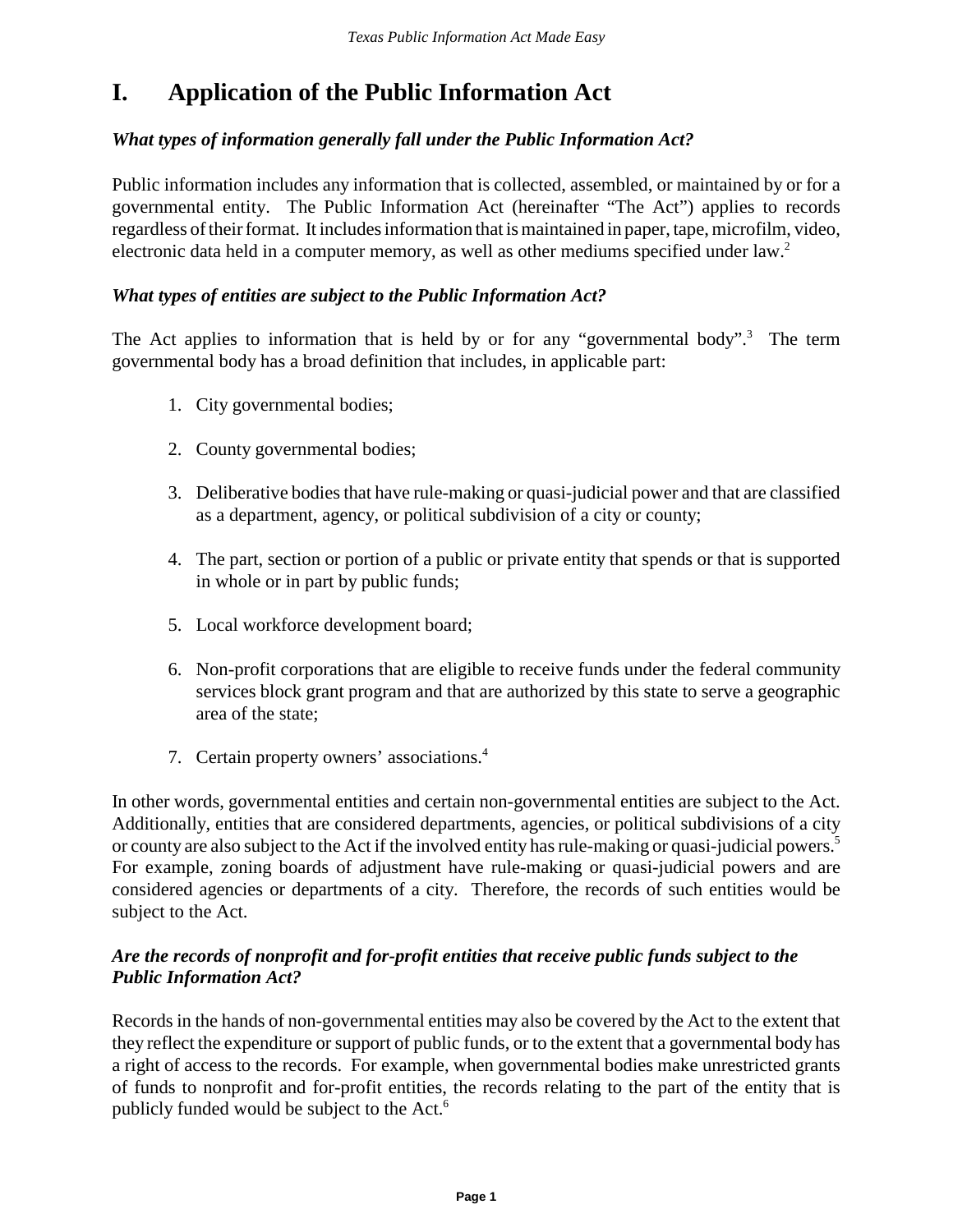Rulings in this regard have held that the records of volunteer fire departments and records of certain chambers of commerce that involve expenditures of public funds are subject to the Public Information Act. However, the portion of the entity that is not supported by public funds is not necessarily subject to the Act.

Finally, it should be noted that certain entities are specifically made subject to the open records laws under the state law that governs that entity. For example, economic development corporations are specifically made subject to the provisions of the Public Information Act under the Development Corporation Act of 1979 found in Texas Revised Civil Statutes Article 5190.6.

#### *Are records that are kept or owned by a consultant to the governmental body subject to the Public Information Act?*

The fact that a private entity may own or retain a record does not prevent the record from being subject to release under the Public Information Act. For example, if a consultant maintains or holds records for a governmental body, the documents are still considered public information if the governmental body owns the information or has a right of access to it.7

It is important to note that a governmental body usually cannot contract away its right to access documents that are held by a consultant if the information would otherwise be considered public. For example, an open record decision has held that a city manager could not contract away the city's right to inspect a list of applicants for a city job even though the list was developed by a private consultant for the city.<sup>8</sup>

#### *Are court records subject to the Public Information Act?*

Records of the judiciary are not subject to the Public Information Act.<sup>9</sup> Courts must look to the rules adopted by the Texas Supreme Court to determine the court's duty to provide access to court records.10 Additionally, courts must consider court rulings, Attorney General opinions, and certain state statutes that give the public a right to obtain copies of court records. For example, higher courts have held that there is an "open courts" concept that must guide judges in giving public access to court documents. This legal concept provides that the public has a right to inspect and copy judicial records subject to the court's inherent power to control access to such records to preserve justice. In other words, the public's right of access to court documents is not an absolute right.<sup>11</sup>

It should be noted that the public's right to access court records is in addition to the right of parties to a lawsuit to obtain information through discovery or through other court procedures. Legislation has clarified that subpoenas and motions for discovery are not considered a request for information under the Public Information  $Act.12$  Such requests should be handled as required by the applicable civil or criminal procedural statutes. Additionally, state law indicates that probable cause affidavits for a search warrant are considered public records once the warrant has been executed. The magistrate who issued the warrant must make the affidavits available for public inspection in the court clerk's office.<sup>13</sup>

#### *Do the elected officials of the governmental body have a special right of access to the governmental body's records?*

The elected officials have an inherent right of access to the governmental body's records if the official is requesting the records in his/her official capacity. The transfer of information to officials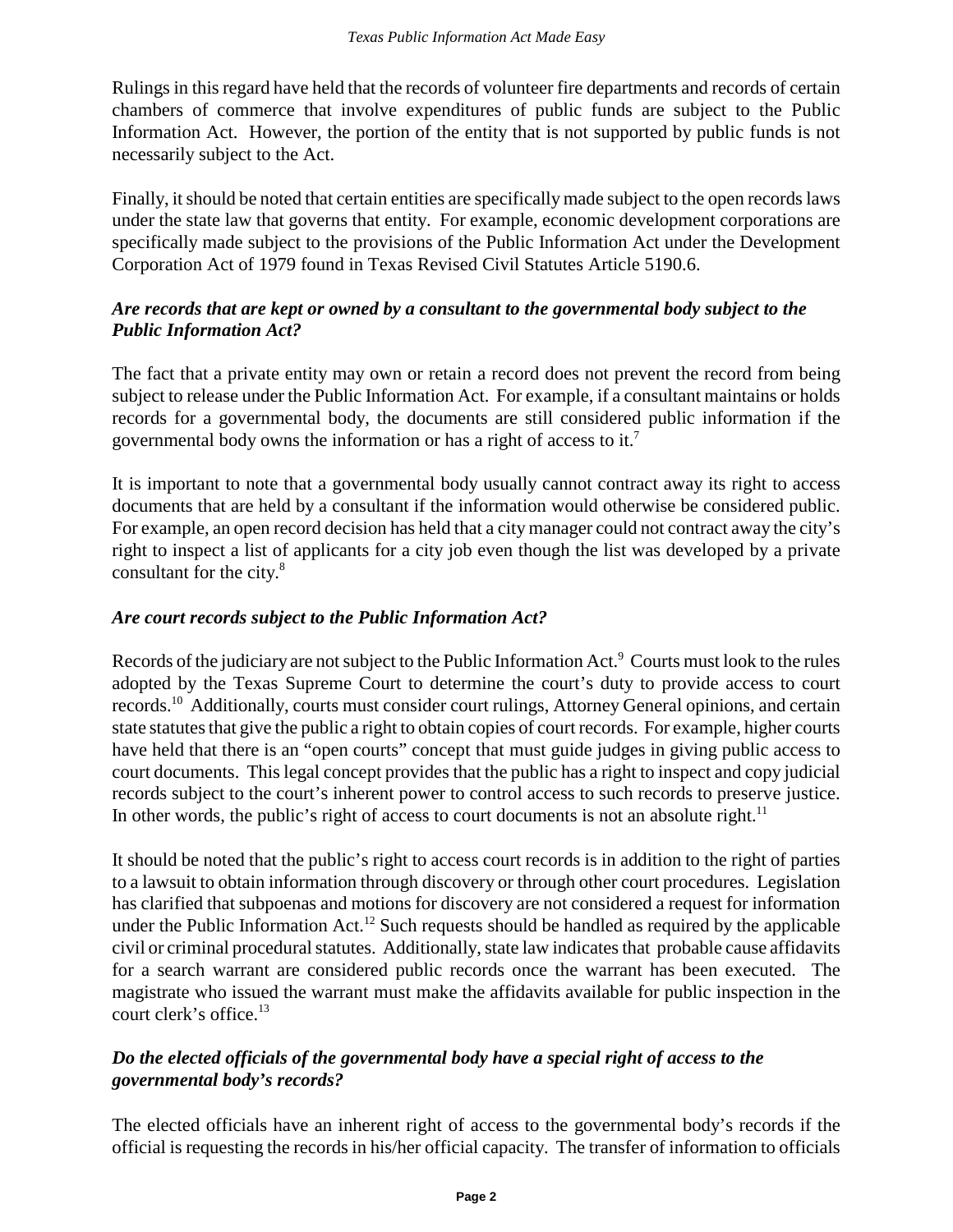of the governmental body is not considered a release to the public as long as the official is asking for the information in his official capacity.<sup>14</sup> However, the ability to release such information to elected officials may be limited by the state or federal law that pertains to such documents.

# **II. What Constitutes an Open Records Request**

#### *Must an open records request be directed to a specific governmental officer?*

Except in the case of faxed and e-mailed requests, the Public Information Act does not require that the public direct its open records requests to any specific public employee or officer.<sup>15</sup> Generally, the deadlines involved in handling an open records request are not tolled merely because the wrong staff member received the request. For this reason, it is important that a governmental body clearly inform all of its employees what to do if they receive a request for records.

#### *What is the governmental body's duty to respond to e-mailed or faxed requests for copies of records?*

The governmental body has a duty to respond to any written requests for open records including those that are made through e-mail or by fax. However, state law provides that the governmental body can designate a person that is authorized to receive e-mail or faxed requests for open records. If the governmental body makes such a designation, the Act is only activated if the e-mail or faxed request is directed to the assigned individual.<sup>16</sup> If the governmental body has not made such a designation, the e-mail or faxed request can be directed to any official or staff member.

#### *Must a governmental body respond to verbal requests for copies of records?*

The Act is only activated by a written request for information.<sup>17</sup> Governmental bodies often develop forms for the public to use to request public records, but the governmental body cannot require the requestor to use that form. The governmental body's duty to provide the record would apply to any written request for the information, regardless of the format of the document used by the requestor. For example, an open records request is often contained within a complaint letter or within other citizen correspondence sent to a governmental body.

If a governmental body provides copies of records upon a verbal request, the governmental body must be consistent in its treatment of all requestors. In other words, if the governmental body doesn't require a written request from certain individuals, it should not insist on a written request from others.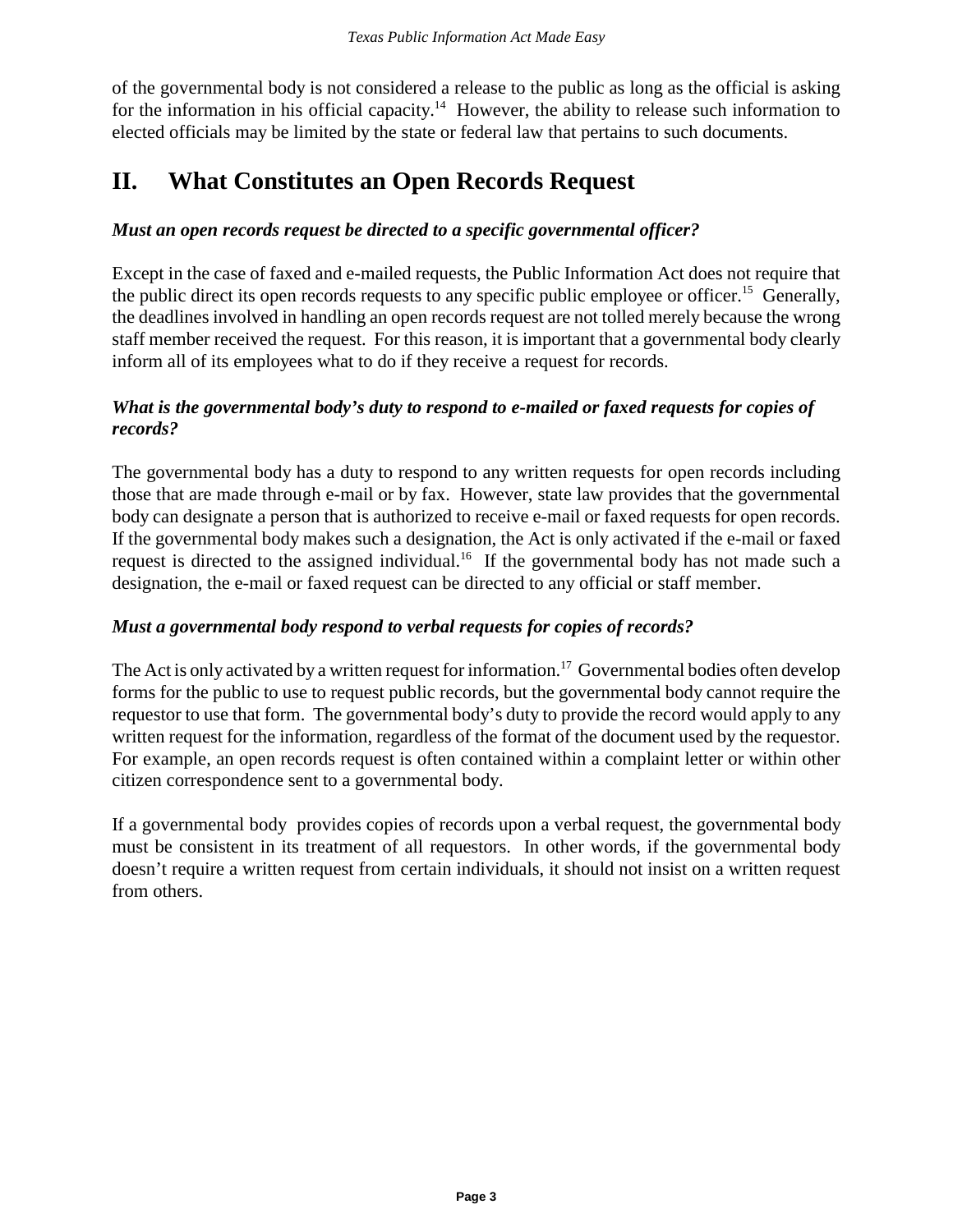# **III. Administration of Open Records Requests**

## **Timing Issues Under the Public Information Act**

#### *How much time does a governmental body generally have to comply with an open records request?*

There is often a misconception that the Public Information Act requires that copies of public information must be produced within 10 business days of the written request to the governmental body for the record. However, the standard under the Act is actually that the governmental body must "promptly produce" the public information.<sup>18</sup> Further, the Act states that all open records requests must be handled with good faith and must be accomplished within a reasonable time period.19 What is considered reasonable and prompt will vary depending on the number of documents sought by the requestor. In certain circumstances, the records can be produced in less than 10 days. However, requests for a substantial number of documents may take several weeks to produce.

If it will take a governmental body longer than 10 business days to provide the records, the governmental body must certify that fact in writing to the requestor. In the notice to the requestor, the governmental body must indicate a set date and hour within a reasonable time that the information will be available for inspection or duplication.<sup>20</sup>

#### *When does a governmental body have a time deadline for handling an open records request?*

The amount of time that governmental bodies have to produce copies of governmental records will vary depending on the amount of information that is requested. However, there are six situations that present a timing deadline for governmental bodies to take a particular action when handling an open records request. These six situations are described below:

- **1. Notice to Requestor that Governmental Body Needs Additional Time to Produce Records.** If the governmental body is unable to produce a requested record within 10 business days for inspection or for duplication, the governmental body must certify that fact in writing to the requestor and set a date and hour within a reasonable time that the information will be available for inspection or for duplication. $21$
- **2. Notice to Requestor that Governmental Body Needs Additional Time to Produce Records That Are in Active Use or in Storage.** If the governmental body needs additional time to produce a record because it is in active use or because it is in storage, the governmental body must notify the requestor of this fact in writing. This notice must be given within 10 business days of the governmental body's receipt of the request for the documents. The notice must set a date and hour within a reasonable time that the information will be available for inspection or duplication.<sup>22</sup> It should be noted that the fact that a document has not been formally approved by the governmental body usually would not justify a delay of the document's release under the "active use" provision.<sup>23</sup>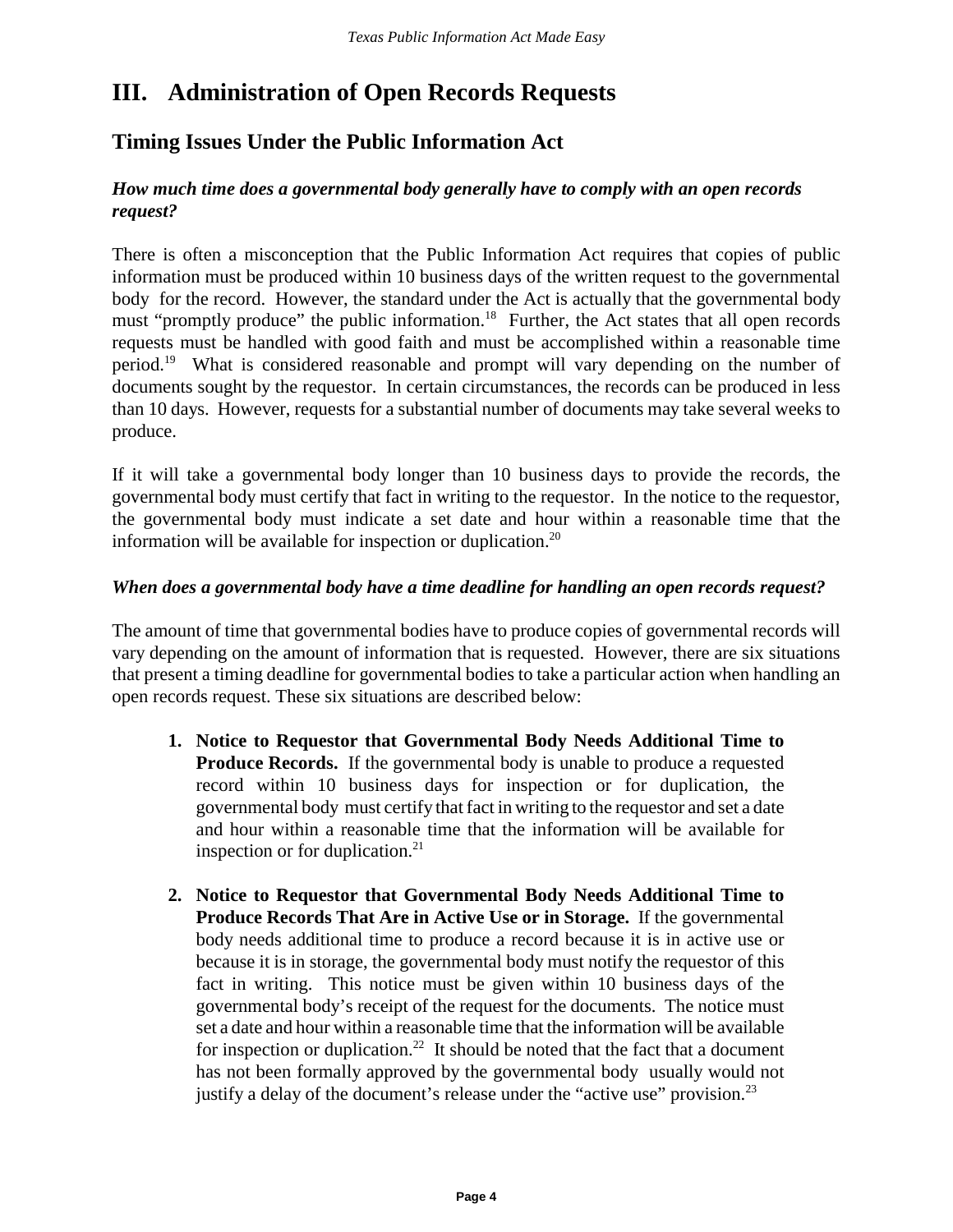- **3. Notice to Requestor of Programming or Manipulation Costs.** If production of the requested information in a particular format would require additional computer programming or manipulation of data, the governmental body must provide a written notice of this fact to the requestor. The notice must indicate: (1) that the information is not available in the requested format; (2) a description of the forms in which the information is available; (3) a description of any contract or services that would be required to provide the information in the requested form; (4) an estimated cost of providing the information in the requested form; and (5) the time that it would take to provide the information in that format.<sup>24</sup> Generally, this notice must be provided to the requestor within 20 days of the governmental body's receipt of the request.<sup>25</sup>
- **4. Request by Governmental Body for an Open Record Ruling from the Attorney General.** If a governmental body plans to withhold certain documents or information, it usually must request an Attorney General's ruling on the ability to withhold such information.<sup>26</sup> The written request for an Attorney General's ruling must be made within 10 business days after the date the governmental body receives the written request for information.<sup>27</sup> However, the ten-day deadline is tolled during the time that the governmental body and the requestor are actively clarifying or narrowing the scope of the information requested.<sup>28</sup>
- **5. Notice to Requestor that Governmental Body Sought an Attorney General Open Record Ruling.** The city must give written notice to a requestor if the governmental body seeks an Attorney General open record ruling on the request. This notice must be given within 10 business days of the governmental body's receipt of the request for the documents. Also, the governmental body must send a copy of their written comments to the requestor.<sup>29</sup> If the written comments contain any information that the governmental body is trying to withhold, they can redact that information from the copy they send to the requestor.
- **6. Notice to Person or Entity with Proprietary Interest in Information of Attorney General Open Record Ruling Request.** If an open records request may result in the release of proprietary information, the governmental body must make a good faith attempt to notify the person or entity that has such an interest in the open record ruling request. The written notice must be sent by the governmental body within 10 business days of the date the governmental body received the original request for the information.<sup>30</sup>

This notice must include: (1) a copy of the written request for the information; and (2) a statement that the person is entitled to submit a letter, brief, or memorandum to the Attorney General in support of withholding the information. The notice must inform the person that any briefing must include each reason why the person believes the information should be withheld. The person with a proprietary interest must submit their brief within 10 business days of the date the person receives the written notice from the governmental body.<sup>31</sup> Also, the person who submits a brief to withhold the information, must provide a copy of their brief to the requestor.<sup>32</sup>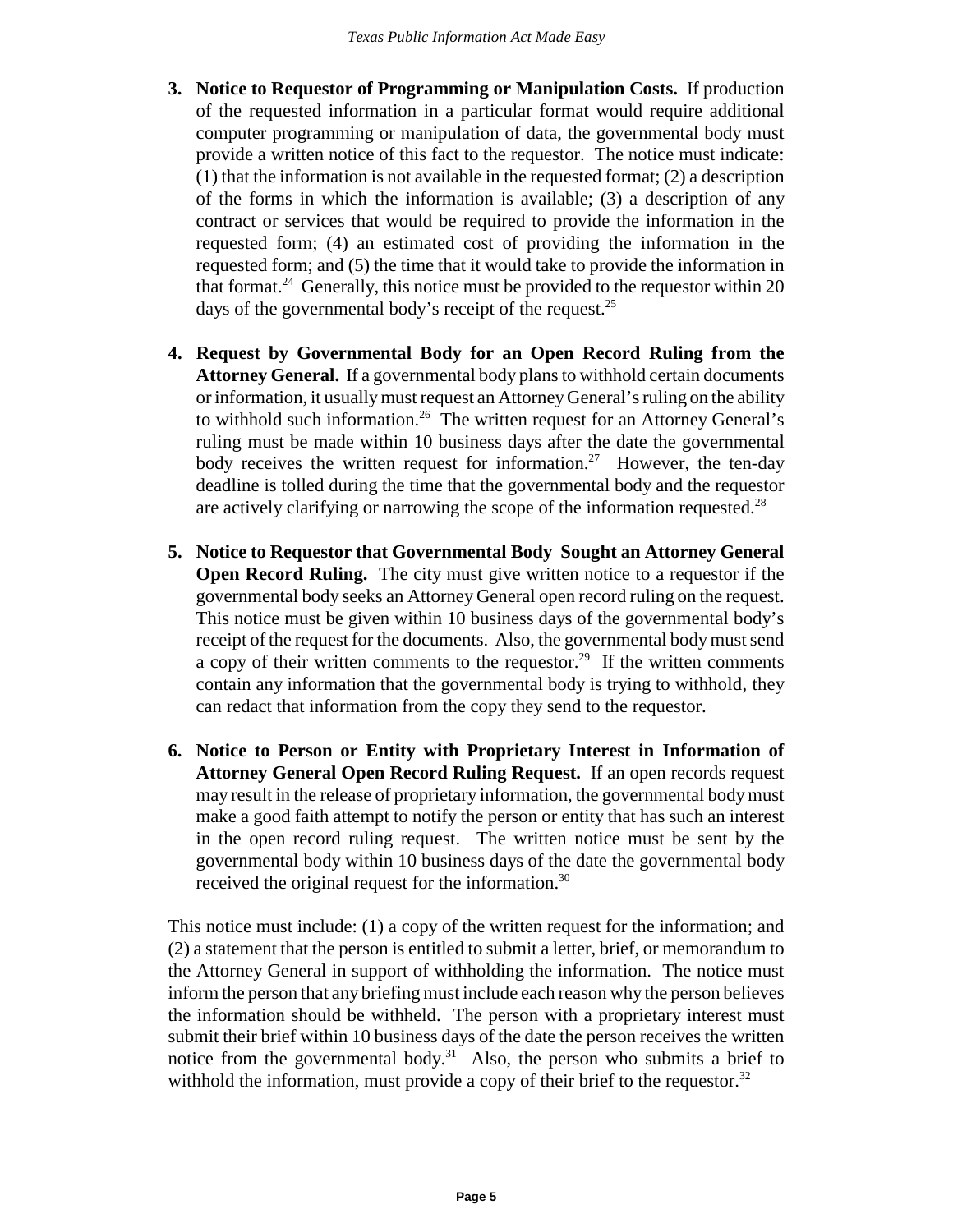#### *What can a governmental body do if it is unclear about what information is being requested or that the scope of the information is unduly broad?*

If a governmental body in good faith has determined that the request for information is unclear or that the scope of the information being asked for is unduly broad, the governmental body should ask the requestor to clarify or narrow the scope of the request.<sup>33</sup> The time used in clarifying or narrowing the scope of a request does not count as part of the governmental body's statutory allotment of 10 business days to request an open records decision.<sup>34</sup>

The Texas Attorney General has concluded that the Public Information Act allows a tolling of the statutory 10 business days during the interval in which the governmental body and a requestor is communicating in good faith to clarify or narrow a request. However, this does not give the governmental body an additional 10 full business days from the date the requestor responds to the request for clarity. Once the requestor's clarification or narrowing response is received, the original 10 business days resumes.35

For example, the governmental body receives a request on May  $1<sup>st</sup>$ . Its 10 business days start on May  $2<sup>nd</sup>$ . The governmental body is not clear about what the requestor is asking for and, in good faith, sends a clarification letter on May  $3<sup>rd</sup>$  (2<sup>nd</sup> business day) to the requestor. On May  $8<sup>th</sup>$ , the governmental body receives clarification from the requestor. The governmental body's 10 business days would start back up on May  $9<sup>th</sup>$  (3<sup>rd</sup> business day).

#### *When is a governmental body required to ask for an open records ruling from the Attorney General?*

A governmental body is required to ask the Attorney General for an open record ruling in almost all cases if the governmental body wants to withhold requested documents or information.<sup>36</sup> The fact that a particular document request may arguably fall within one of the statutory exceptions to disclosure does not in itself eliminate the need to ask for an open records ruling. Unless, the governmental body can point to a previous determination that addresses the exact information that the governmental body now wants to withhold, the governmental body must request a ruling to withhold the information.<sup>37</sup>

A request for an Attorney General open records ruling must be made within 10 business days of the date the governmental body received the written request. Such a request can only be made by the governmental body.38 If the governmental body does not make such a request within the deadline, the information is presumed as a matter of law to be open to the public and the information must be released. The presumption of openness and the duty to release the information can only be overcome by a compelling reasoning that the information should not be released.<sup>39</sup> A compelling reasoning may in certain cases involve a showing that the information is deemed confidential by some other source of law or that third-party interests are at stake.<sup>40</sup> It should be noted that if the governmental body is going to release all of the requested information, there is no need to ask for a ruling. The governmental body can seek advice on any of these issues from the Attorney General's Open Government Hotline at (877) 673-6839 or (512) 478-6736.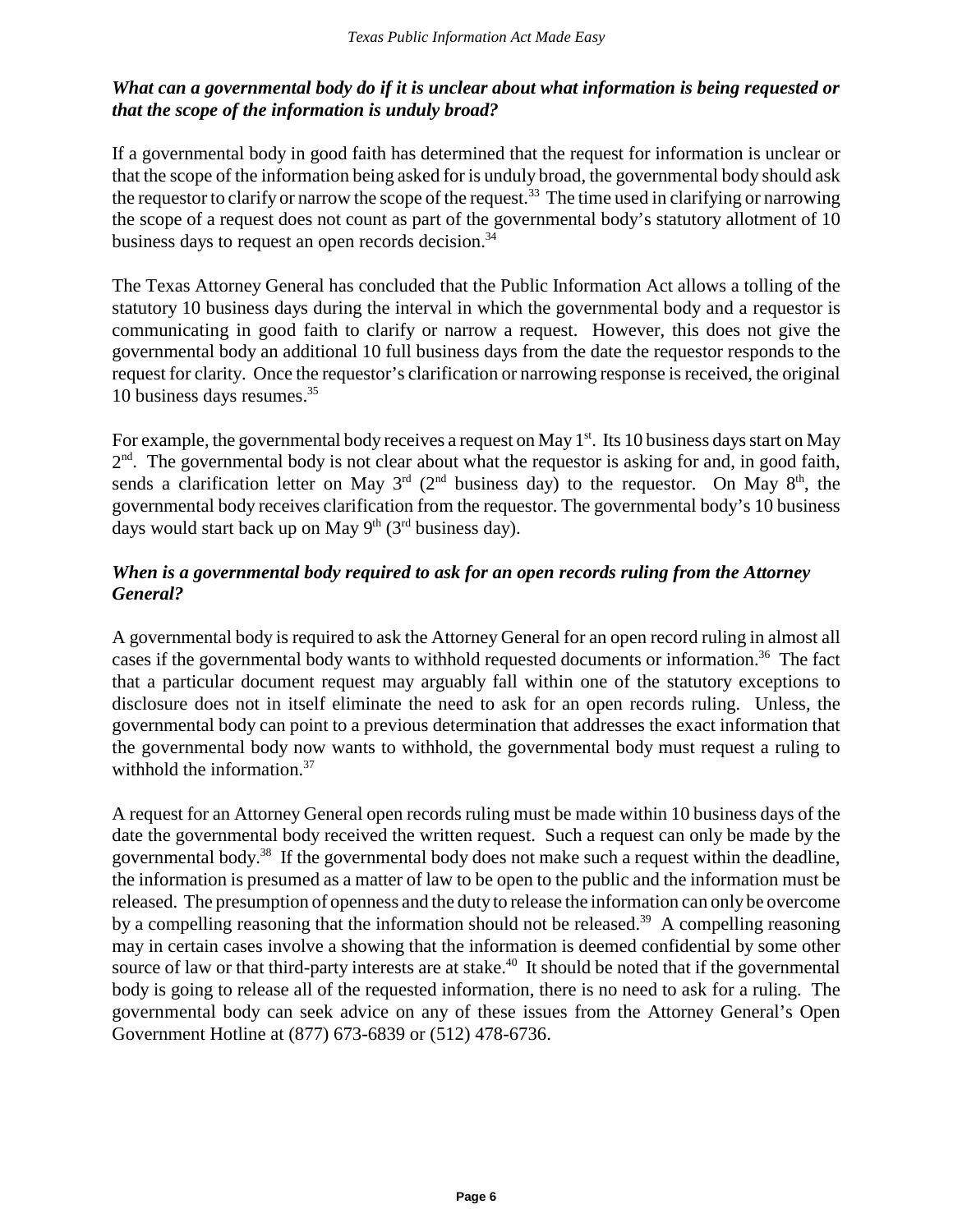#### *Can a governmental body request an Attorney General decision when the governmental body has determined the requested information is not subject to one of the Act's exceptions?*

The Texas Attorney General has concluded a governmental body may not request an open records decision from the Attorney General if the governmental body reasonably believes the requested information is not excepted from required disclosure. Instead, the governmental body must promptly produce the requested public information to the requestor.<sup>41</sup>

#### *Can a governmental body withhold information because of a previous determination?*

The Public Information Act provides that a governmental body must request an Attorney General open records ruling if the governmental body wishes to withhold requested information unless there has been a previous determination about that particular information.<sup>42</sup> The Act does not define previous determination. However, the Attorney General has concluded there are two types of "previous determinations."<sup>43</sup> If you have any questions regarding whether your governmental body has a previous determination, you should contact the Open Government Hotline at (877) 673-6839 or (512) 478-6736.

#### *What must the governmental body do when it requests an Attorney General open records ruling?*

If a governmental body wants to withhold a record, it has 10 business days from the date it receives the request to ask for an open records ruling from the Attorney General. On the tenth business day, the governmental body must do the following $44$ :

- 1. **Write the attorney general requesting an open records decision and state which exceptions apply to the requested information:** The original request for a ruling must indicate the specific exception that the governmental body is relying on to withhold the information. If the governmental body fails to cite the applicable exceptions in this request, the governmental body will generally be barred from raising them in any additional briefing that it may provide.
- 2. **Provide the requestor with a written statement that the governmental body wishes to withhold the information and that it has asked the attorney general for a decision**.
- 3. **Provide the requestor with a copy of the governmental body's correspondence to the attorney general**.
- 4. **Make a good faith attempt to notify any affected third parties of the request**.

The governmental body has an additional five business days (a total of fifteen business days from the date the governmental body received the original request for the record) to provide the Attorney General with a signed statement that indicates when the governmental body received the request, or other evidence that establishes that date.45 During the additional five business days, the governmental body may also provide additional written documentation that supports withholding the requested information. By the fifteenth business day, the governmental body must:

1. **Write the attorney general and explain how the claimed exceptions apply**.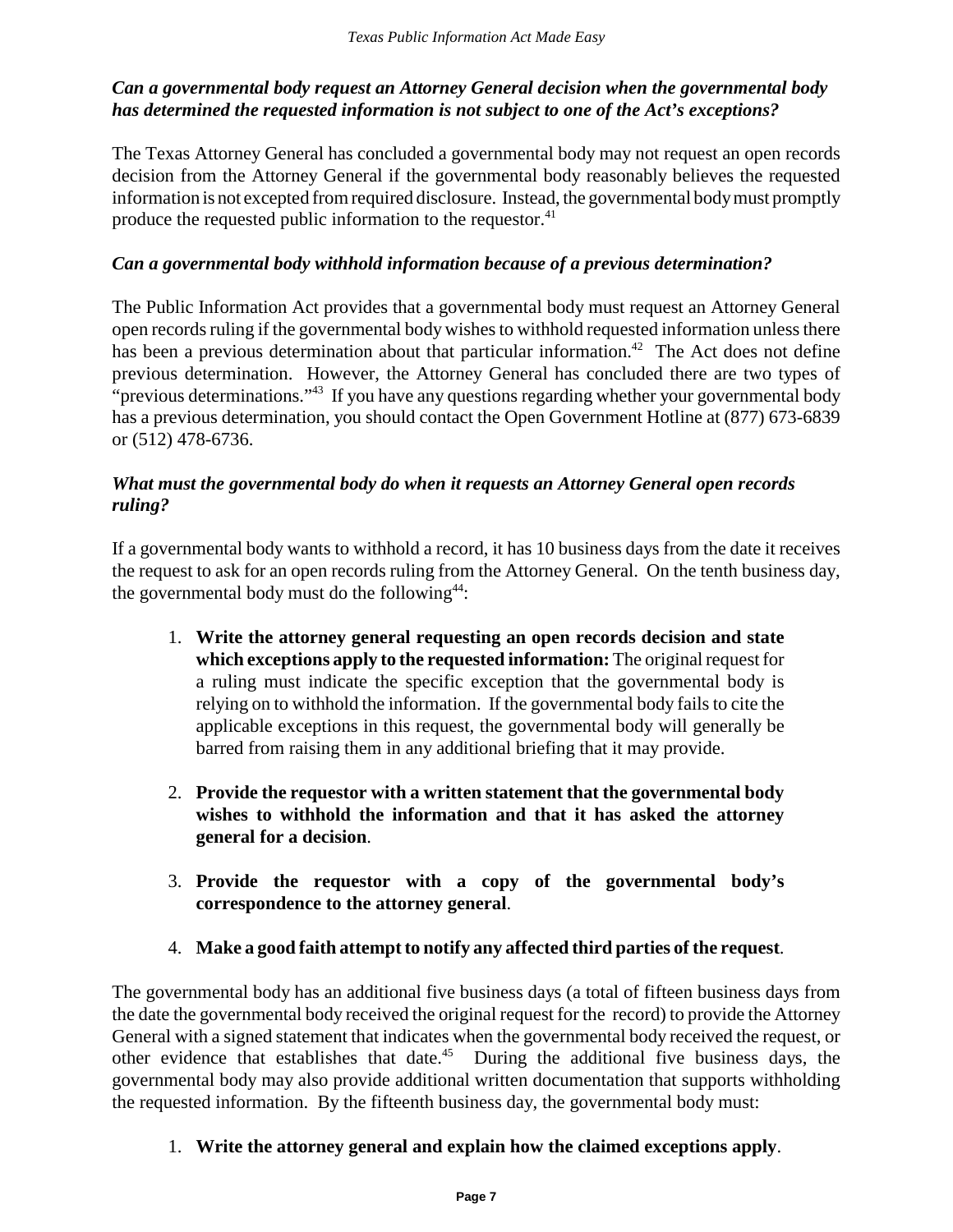- 2. **Provide a copy of the written request for information to the attorney general.**
- 3. **Provide a signed statement or evidence sufficient to establish the date the request for information was received:** It is important to note that the initial deadline for requesting an Attorney General open records ruling is put on hold during the time the governmental body and the requestor are actively discussing the scope of the information requested.<sup>46</sup> If the governmental body contends that the 10 business-day deadline has been tolled while the governmental body and the requestor have been narrowing or clarifying the request, the governmental body must explain this fact in its request for an open records ruling. Along with tolling, the governmental body must explain if there were holidays, natural disasters, and any other days when the governmental body was officially closed. In its explanation, the governmental body should include all dates relevant to the calculation of the 10 business-day deadline.
- 4. **Provide copies of documents requested or a representative sample of the documents to the attorney general**: The documents must be labeled to show which exceptions apply to which parts of the documents. Representative samples are not appropriate when each document sought to be withheld contains substantially different information or when third-party proprietary information is at issue.
- 5. **Provide the requestor with a copy of the written comments submitted to the attorney general:** This does not mean that the governmental body has to send the requestor a copy of the information that you are trying to withhold. The governmental body must send copy of its comments. If there is information contained in the comments that the governmental body is trying to withhold, the governmental body can redact that information.47

The Attorney General may also ask the governmental body for additional information. The governmental body must respond to an Attorney General's request of additional information within seven calendar days.<sup>48</sup> If the governmental body fails to respond, the information is presumed to be open and must be released unless there is a compelling reason to withhold the information.49

#### *How long does the Attorney General have to respond to a request for an open records ruling?*

The Attorney General has 45 working days from the date the request was received from the governmental body. However, if the Attorney General is unable to issue the decision within the 45 day period, the Attorney General may extend the time to respond for an additional 10 working days. Such an extension may only be taken if the Attorney General notifies the governmental body and the requestor of the reason for the delay. This notification must take place within the original 45-day time period. $50$ 

#### *Can a governmental body take longer than 15 business days to determine whether the requested information is confidential if the request is for an excessive amount of information?*

There is no statutory provision that provides the governmental body with an extension of time to seek an open records ruling from the Attorney General's office. Even if the request is for an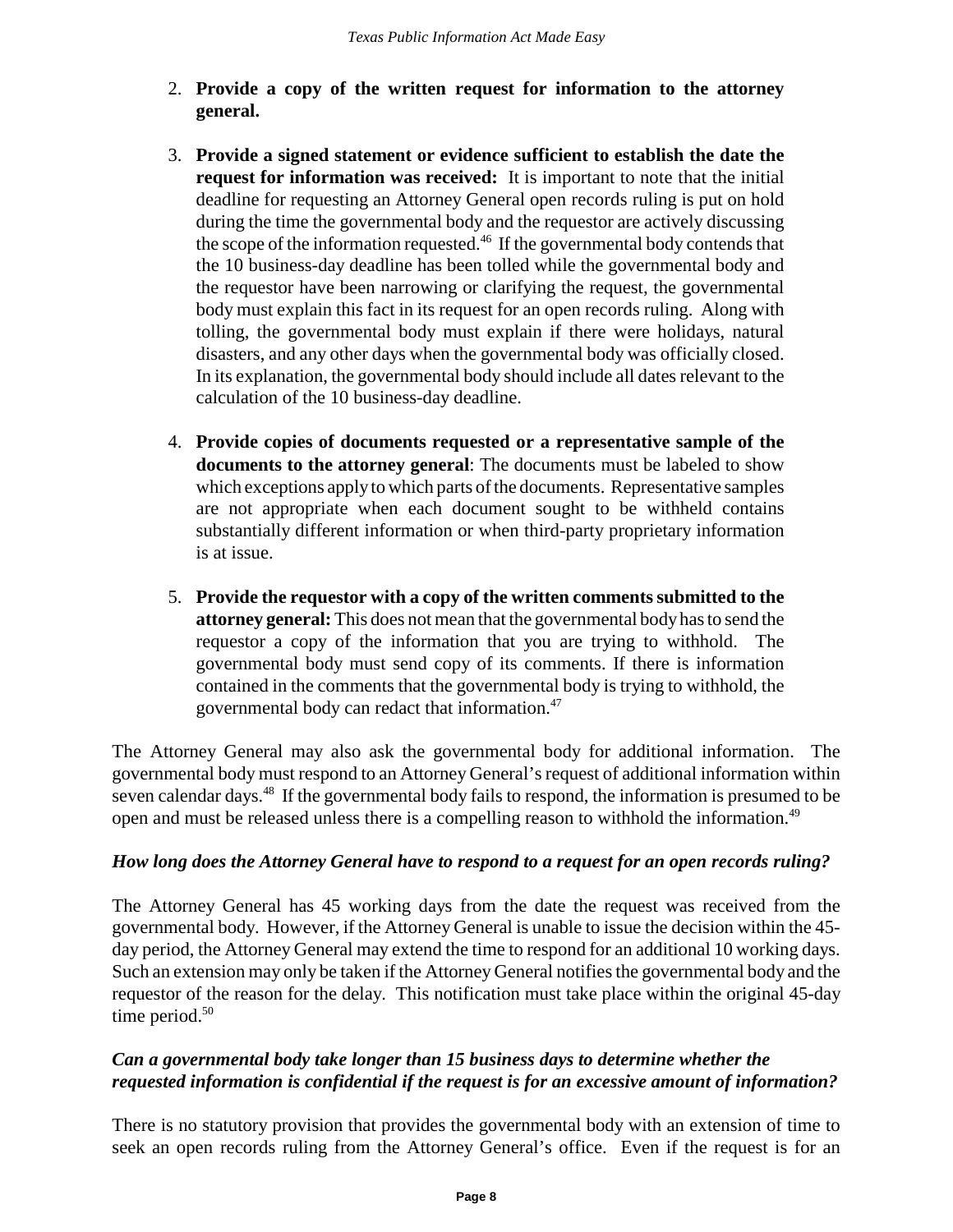excessive amount of information, the governmental body must still meet the 15 business-day deadline for making an open records ruling request to the Attorney General. As noted earlier, this request must include the legal arguments that support withholding the information, a marked-up representative sample of the requested information (marked to show which legal arguments apply to what portion of the sample documents), a copy of the open records request, and a signed statement or other evidence of when the governmental body received the request.<sup>51</sup>

#### *May a governmental body seek a reconsideration of an open records ruling that was issued by the Attorney General?*

If the Attorney General or a court has already ruled that the exact information that is at issue in a particular request is open to the public, the governmental body must release the information and is prohibited from seeking a reconsideration of that issue from the Attorney General.<sup>52</sup> If the governmental body wants to challenge the ruling, the governmental body must appeal by filing suit in Travis County within 30 calendar days. $53$ 

# **Rights and Duties of the Governmental Body and the Open Records Requestor**

#### *Is a governmental body required to post information regarding the Public Information Act?*

A governmental body's public information officer is responsible for posting a sign which informs the public about its right to access public information.54 The sign must be displayed in the governmental body's administrative offices. The Attorney General's Office is responsible for determining what specific information must be displayed on the sign. For more information, a governmental body may contact the Open Government Hotline at (512) 478-6736 or (877) 673-6839 or our website, www.oag.state.tx.us.

#### *What inquiries can a governmental body make of an open records requestor?*

Generally, there are only two permissible lines of inquiry that can be made of a requestor. First, the governmental body can ask a requestor for proper identification, but may not inquire into the motives or use that a requestor may have for public information that has been requested.<sup>55</sup> This inquiry for proper identification should be done if needed, but if the information can be given without any identification, then the inquiry is not necessary. This identification requirement is generally imposed by a governmental body when a state statute limits who may gain access to certain information (e.g., certain state statutes limit who can receive copies of ambulance run information). It should be noted that state law does not indicate how such identification could be accomplished if the request is completely handled through the mail, e-mail, or by fax. It should also be noted that certain statutes regulate who can gain access to information within motor vehicle records such as copies of drivers' licenses. These statutes contain specific rules on what inquiries can be made to determine if the requestor is eligible to receive the information.<sup>56</sup> If an open records request involves such information, the governmental body should visit with its local legal counsel regarding the applicable law.

Second, a governmental body may ask the requestor for a clarification of what type of information is actually being requested. Often, an initial open records request may involve the production of more documents than the requestor intended. Similarly, many open records requests ask for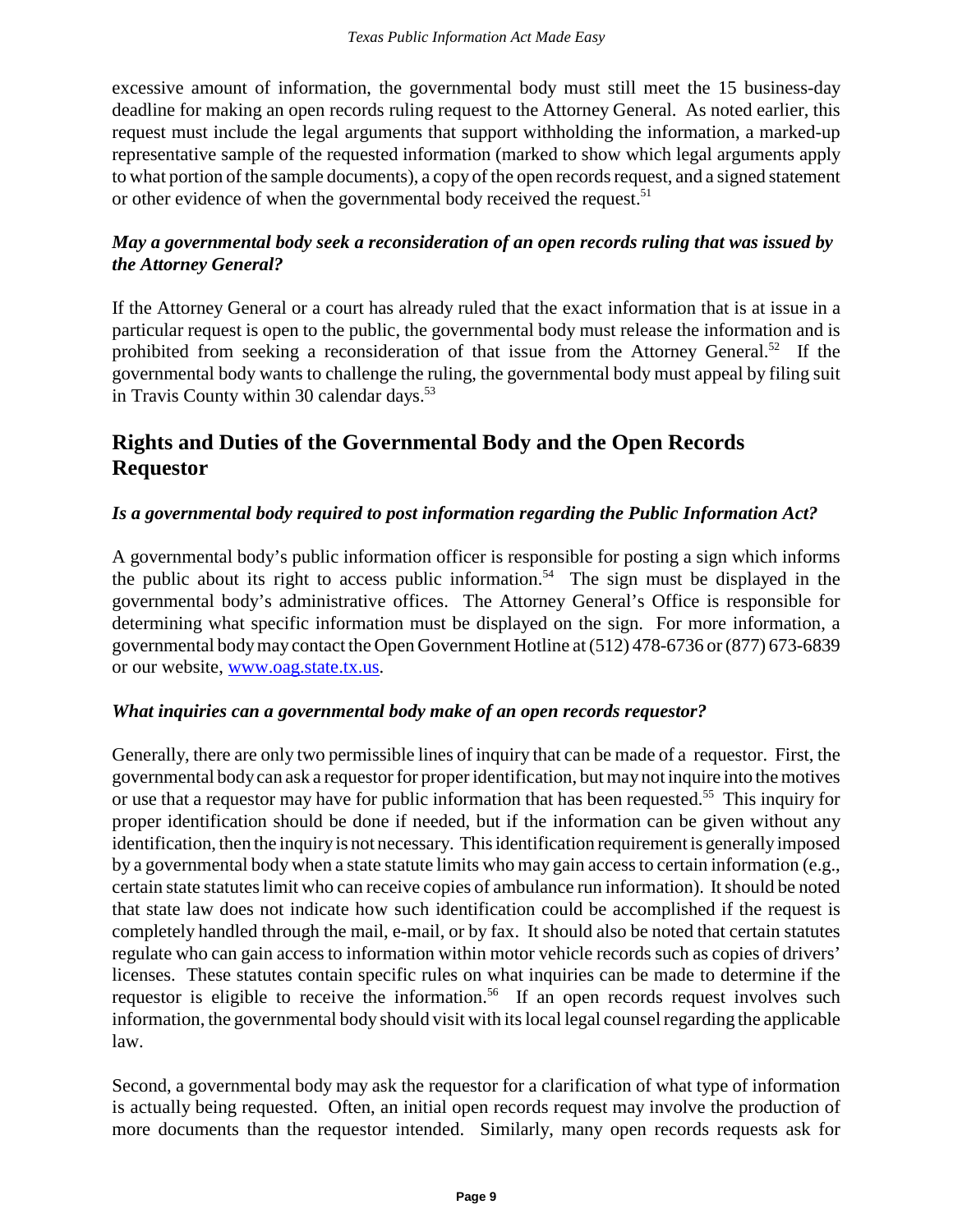information that is not kept by the governmental body in the requested format. In either case, the governmental body can ask the requestor whether a potential narrowing or variation of the request would meet the requestor's needs.<sup>57</sup> In this way, the governmental body can potentially save its resources and the requestor can avoid receiving unnecessary information.

#### *Does the name and address of an open records requestor become public information?*

In certain cases, an open records requestor can be required to provide identification, which may include his or her name or address.<sup>58</sup> If the governmental body receives this information and it becomes part of a governmental record, there is no statutory provision that would except it from disclosure.

#### *Can a requestor choose the format (paper, computer disc, etc.) in which the governmental body must provide requested information?*

If the governmental body has the technological ability to produce the information in the requested format, it is usually required to do so. For example, if a requestor wants a copy of information on a computer floppy disc, he can ask that it be provided in that format. The governmental body cannot insist on providing the information in only a paper format if the governmental body has the ability to provide it in the requested format. However, the governmental body is not required to buy additional hardware or software to accommodate an open records request.<sup>59</sup>

#### *Can an open records request require a governmental body to create a record if none exists?*

An open records request does not generally require the governmental body to produce information which is not in existence. If such information could be produced through a minimal computer search, the governmental body would be expected to make such an effort.<sup>60</sup> However, such a request may be denied if it would require extensive research to create the information.<sup>61</sup> In such cases, the governmental body should inform the requestor in writing of the existing formats in which the records are available and of any costs that may be applicable to gain the information in the requested format.

#### *Does a governmental body have to comply with standing requests for copies of records?*

A governmental body has no duty to comply with standing requests for copies of records.<sup>62</sup> If a requestor seeks documents that are not in existence at the time of the request, the governmental body should notify the requestor of this fact and ask the requestor to resubmit the request at a later time when such a record may be available. The governmental body also has no duty to notify the requestor in the future that the information has come into existence.<sup>63</sup> However, some governmental bodies have chosen to accommodate standing requests for certain records. Whether to enter into such agreements is at the governmental body's discretion. Nonetheless, if such an arrangement is made, it should be available to any requestor on an equal basis.

#### *Can an open records request require the governmental body to compile statistics, perform research, or provide answers to questions?*

An open records request only requires a governmental body to provide copies of documents that relate to the information sought by the requestor. The Public Information Act does not require a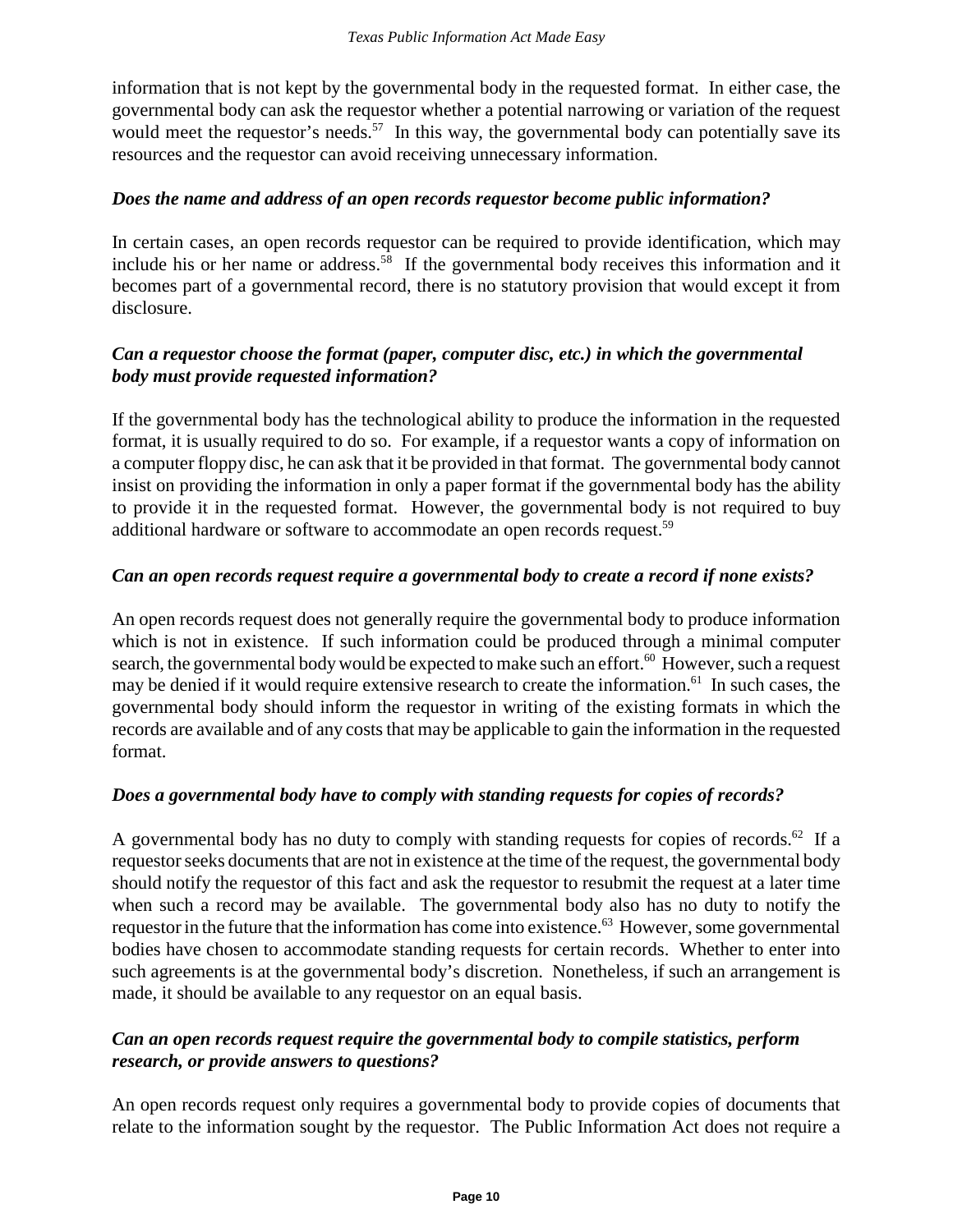governmental body to calculate statistics, to perform legal research, or to prepare answers to questions.<sup>64</sup>

#### *Does an open records request require a governmental body to locate information that is not organized or retrievable by the type of information that is requested?*

Sometimes an open records request will ask for certain documents or information that is not organized or retrievable by the type of information that is requested. For example, a requestor could ask for a list of all of the out-of-state contractors that a governmental body had hired. However, it is unlikely that the governmental body would have its files or computer data organized by whether a contractor's business was located inside or outside of the state.

If the governmental body could provide this information by making a simple computer search or by some other basic task, it should make such an effort. However, if providing the information would require extensive research or considerable manipulation of data, the governmental body has no duty to take such action. Instead, the governmental body may notify the requestor of the format in which the information is currently available. Additionally, the notice must include a cost estimate for providing the information in the format that meets the requestor's preferences.<sup>65</sup> In the preceding example, the governmental body could offer to make available all governmental documents that involve government contractors. The requestor could then review the records to determine which contractor businesses were located outside of the state.

#### *Must a governmental body buy new software or equipment to accommodate a request for information in a certain format?*

A governmental body has no duty to purchase new software or hardware to accommodate an open records request.<sup>66</sup> If the governmental body is unable with existing resources to provide the information in the requested format, the record should be provided in a paper format or in another medium that is acceptable to the requestor.<sup>67</sup> In certain cases, a governmental body can provide the information in the requested format by manipulating the data within a computer system or by making a programming change that allows access to the information. If an open records request would require such manipulation of data or programming, the governmental body can notify the requestor of the applicable cost of putting the information together in that format and require the requestor to agree to pay the cost of production of the material.<sup>68</sup>

#### *Can requestors insist on the right to personally use the governmental body's equipment to access public information?*

The Texas Attorney General has concluded that a member of the public does not have the right to personally use a government computer terminal to search for public information.<sup>69</sup> Instead, the governmental body may require that searches of public information be conducted by government personnel who then provide the requestor with access to or copies of the requested items. Of course, a governmental body may adopt a policy to allow the public to use their computer terminals to access information, but the public cannot demand that such a policy be implemented.

#### *Do requestors have a right to bring in their own copier to make copies of public records?*

A governmental body may refuse to allow the use of a requestor's portable copier if such activity would: (1) be unreasonably disruptive, (2) cause a safety hazard, (3) interfere with others' right to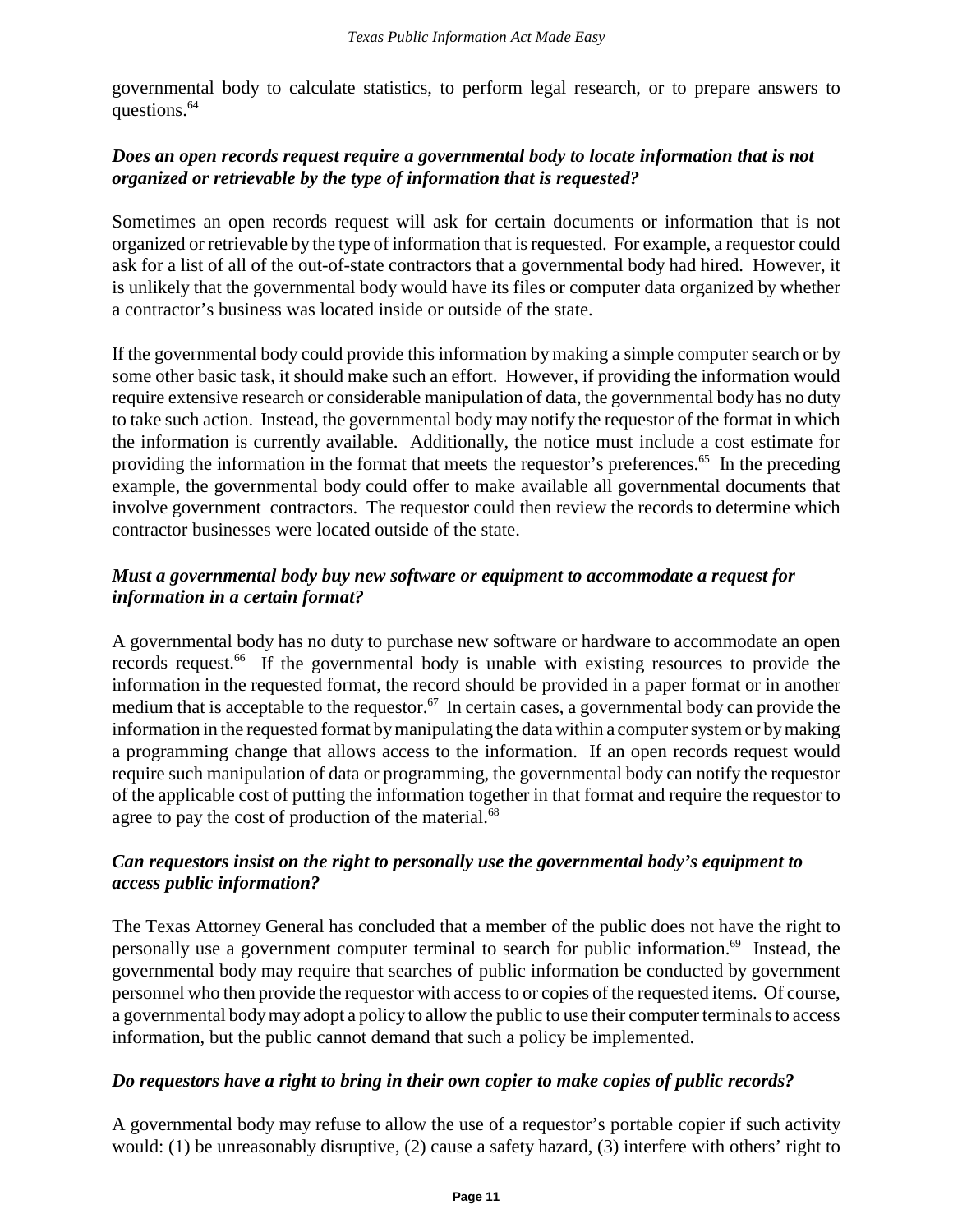inspect and copy records, or (4) if the requested records contain confidential information that needs to be excised.<sup>70</sup>

#### *Can requestors require the governmental body to copy information onto supplies provided by the requestor?*

The Texas Public Information Act specifically provides that a governmental body is not required to copy information onto material provided by an open records requestor. For example, a governmental body does not have to copy information onto paper or onto a computer disk that is provided by the requestor. Instead, the governmental body may choose to use its own materials.<sup>71</sup>

#### *Does the governmental body have to release information that is also available commercially?*

Generally, a governmental body is not required to allow access to or to make a copy of information from a commercial book or publication that is in the governmental body's possession. If the publication was purchased by the governmental body and it is still available commercially, the governmental body can alert requestors of this fact. However, a governmental body is under a duty to allow inspection of the commercial book or publication if portions of the publication are specifically made a part of, incorporated into, or referred to in a governmental body rule or policy.<sup>72</sup>

#### *Does a governmental body have to release information that is copyrighted?*

If a request is made for documents that are copyrighted, the governmental body will have to provide access to those records, unless there is an applicable exception that would allow those records to be withheld. However, the governmental body is not required to make copies of copyrighted material for a requestor.73 Instead, the governmental body should provide the requestor access to the information; the requestor bears the duty of compliance with federal copyright law.

#### *Must a governmental body respond to repeated requests for the same information?*

If a governmental body has previously provided copies of certain information, the governmental body has no duty to provide the same information to the requestor again.<sup>74</sup> Similarly, if a governmental body has previously made the information available and the requestor has not paid the costs associated with the prior request, the governmental body may respond to a second request for such documents by providing a special notice to the requestor.<sup>75</sup> The governmental body's public information officer or his agent must provide the requestor a letter or form which certifies that all or part of requested information was previously furnished to the requestor, or was made available upon payment of costs. Additionally, the certification must include: (1) a description of the information that was previously furnished or made available; (2) the date the governmental body received the previous request; (3) the date the governmental body previously furnished or made available the information to the requestor; (4) a statement that no further additions, deletions, or corrections have been made to that information; and (5) the name, title, and signature of the public information officer or his agent who is making the certification.<sup>76</sup> A governmental body may not charge the requestor for the preparation of the certification.<sup>77</sup>

Of course, a governmental body may choose to provide the requested information, which makes providing a certification to the requestor unnecessary.78 It is important to note that a governmental body must furnish or make available upon payment of applicable charges any information that has not been previously supplied to the requestor.<sup>79</sup>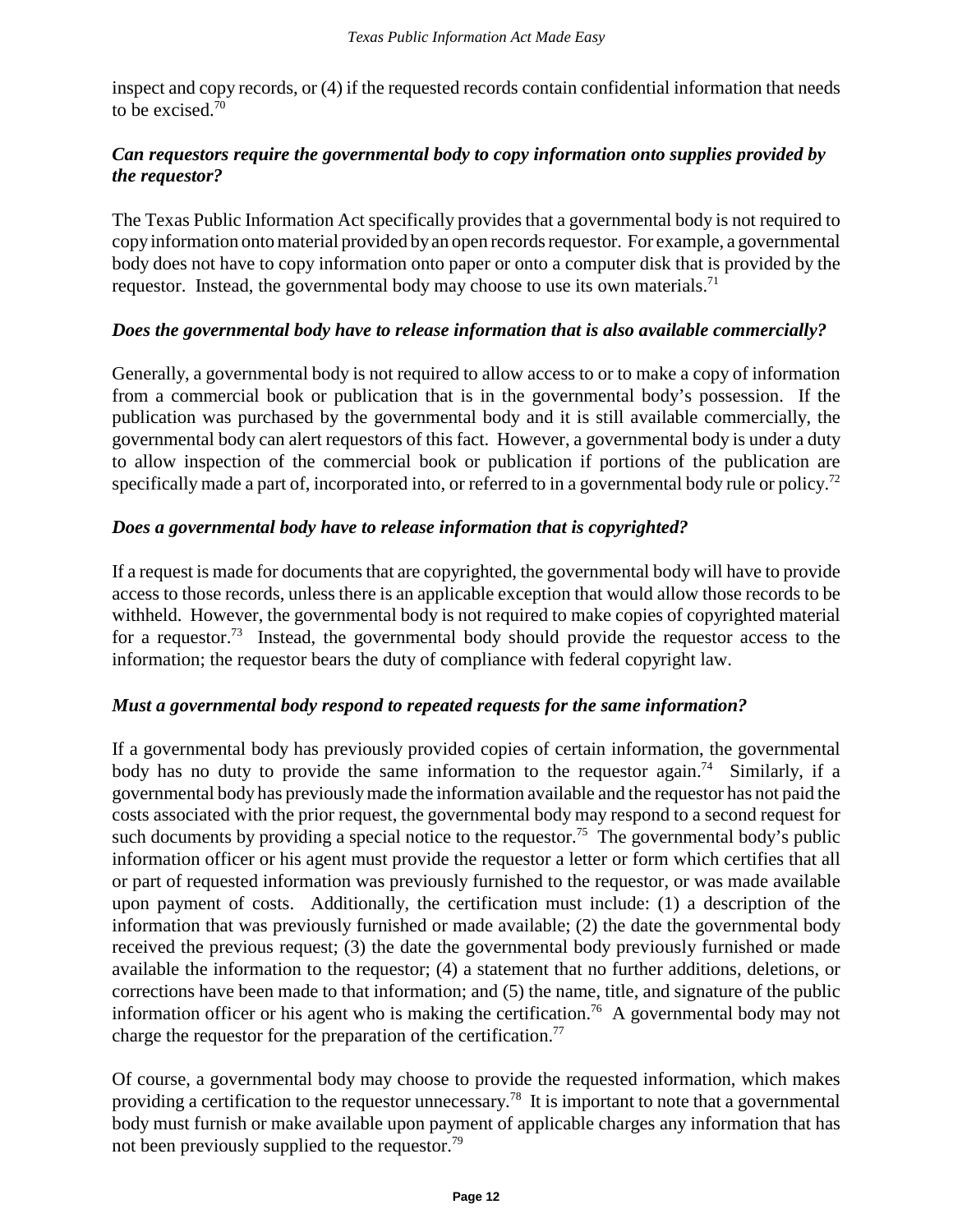# **IV. Statutory Exceptions That Allow Information To Be Withheld**

## **Information Which is Presumed Public**

#### *Is there a list of items which are presumed to be public information?*

The Public Information Act lists 18 categories of information which are presumed to be public information. Texas Government Code section 552.022 (a) states that "(w)ithout limiting the amount that is public information under this chapter, the following categories of information are public information and not excepted from required disclosure under this chapter unless they are expressly confidential under other laws." For example, completed reports<sup>80</sup>, public court record information<sup>81</sup>, and settlement agreements to which a governmental body is a party<sup>82</sup> are just a few of the items that are presumed public.

#### *Is a discretionary exception considered "other laws" for the purpose of withholding information that is presumed public?*

Generally, information that falls within the 18 categories of information that is presumed public cannot be withheld under a discretionary exception in the Act. Discretionary exceptions are designed to protect the interests of the governmental body and are not considered "other laws" for purposes of section 552.022 of the Texas Government Code.<sup>83</sup> Information that is presumed public can only be withheld if it is "expressly confidential" by law.<sup>84</sup> However, there are two exceptions to this general rule. Sections 552.104 (Information Related to Competition or Bidding) was amended to allow a governmental body to withhold information under these sections even if the information falls within one of the categories of information listed in section  $552.022(a)$ .<sup>85</sup>

#### *Are there "other laws" which may be relied upon to withhold information under section 552.022 of the Texas Government Code?*

The Texas Supreme Court has concluded the term "other laws" as it is used in section 552.022 of the Government Code does include the Texas Rules of Civil Procedure and Texas Rules of Evidence.<sup>86</sup> Accordingly, the attorney-client privilege and work-product doctrine could be considered "other laws" for the purpose of withholding public information.<sup>87</sup>

## **General Issues Regarding Confidential Records**

#### *Is there a laundry list of items that are confidential under the Public Information Act and other state laws?*

At this time, there does not appear to be an entity that publishes a single, comprehensive list of all the types of information that are confidential under state law. A governmental body will want to review the Attorney General's *Public Information Handbook* and consult closely with its attorney regarding what records that state or federal law specifically require to be withheld from the public.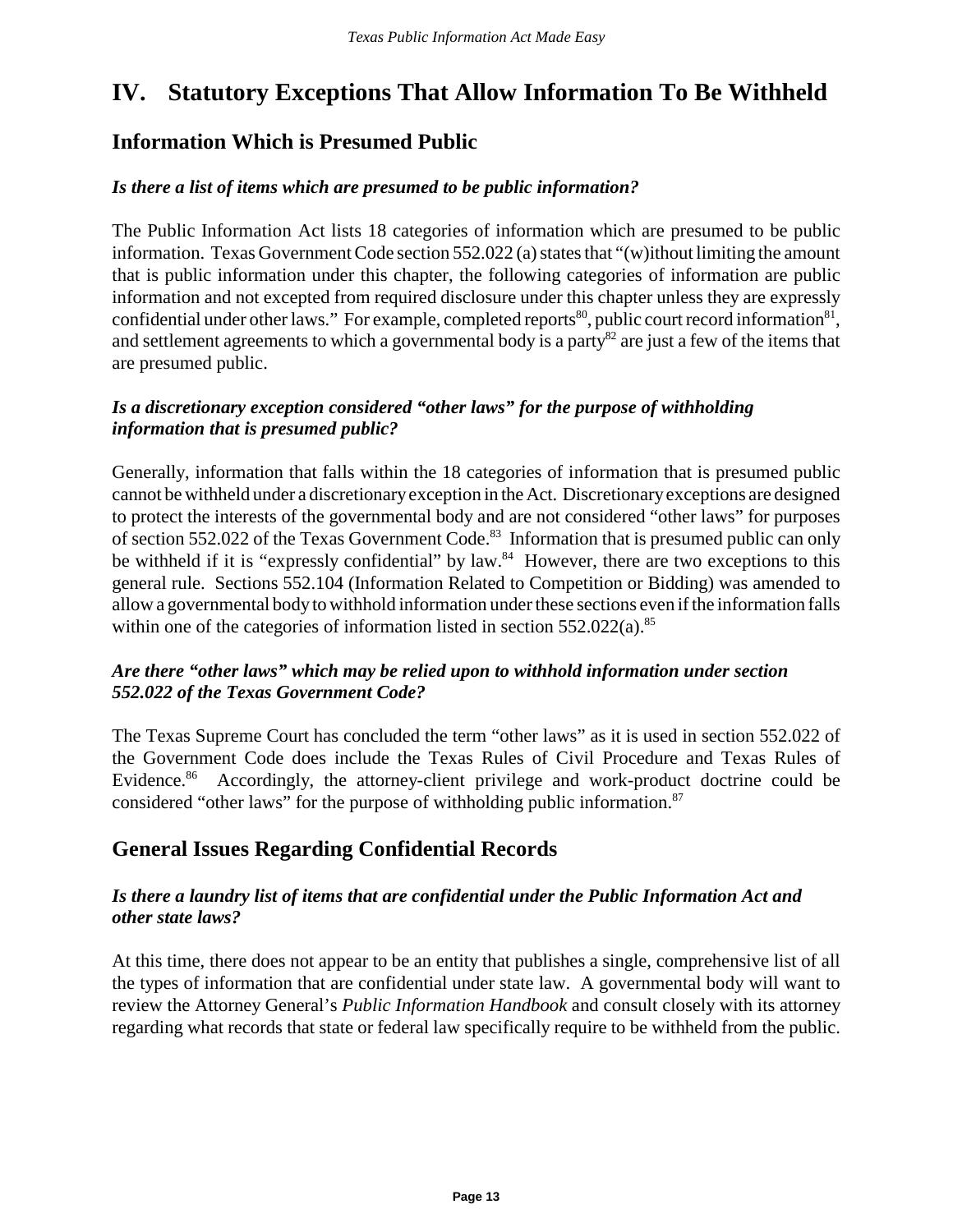#### *Can staff promise confidentiality for certain records that are provided to the governmental body?*

A promise of confidentiality from staff or a related promise within a governmental contract generally does not give the governmental body the right to withhold certain information from public disclosure. Such promises are only enforceable if a state statute specifically allows the governmental body to guarantee the confidentiality of the information.<sup>88</sup>

#### *Can a governmental body substitute a new document or produce a redacted copy of a record in response to an open records request?*

The governmental body is required to make copies of the actual records that exist. If authorized by law, the city can cross through or otherwise excise the confidential information. However, a governmental body may not substitute a new document in which only the non-confidential information is presented, unless the requestor consents to the substitution.<sup>89</sup>

# **Information about Public Officials/Employees**

#### *Can a governmental body disclose a public official or public employee's home address, home phone, social security number, or family information?*

Public employees may request that the governmental body not reveal their home address, home phone number, social security number, or information about family members. In fact, governmental bodies are required to ask each employee whether they want such information to be treated as confidential. This inquiry to each employee must be made within 14 days of the employee being hired, appointed, elected or ending service with the governmental body. If the employee indicates in writing a preference for such confidentiality, the governmental body must refuse to release the personal information.90

Although the governmental body is required to make this inquiry to employees at the time of their starting or leaving employment with the governmental body, the ultimate duty to make a written request for confidentiality rests with the employee. If the governmental body receives a request for this information and no confidentiality request has been filed by the employee, it is too late for the governmental body to ask the employee whether such confidentiality is preferred. In such a case, the governmental body would have to release the personal information to the requestor. However, if the employee makes a request for confidentiality afterwards, that request would be good for any future open records requests.

It is important to note that a peace officer is not required to file a written request to keep his/her personal information confidential. A peace officer's home address, home phone number, social security number, and any information about family members are all automatically confidential while employed by the governmental body.<sup>91</sup> Additionally, the home address, home phone number, social security number, and any information about family members relating to a peace officer killed in the line of duty will remain confidential after his death.<sup>92</sup>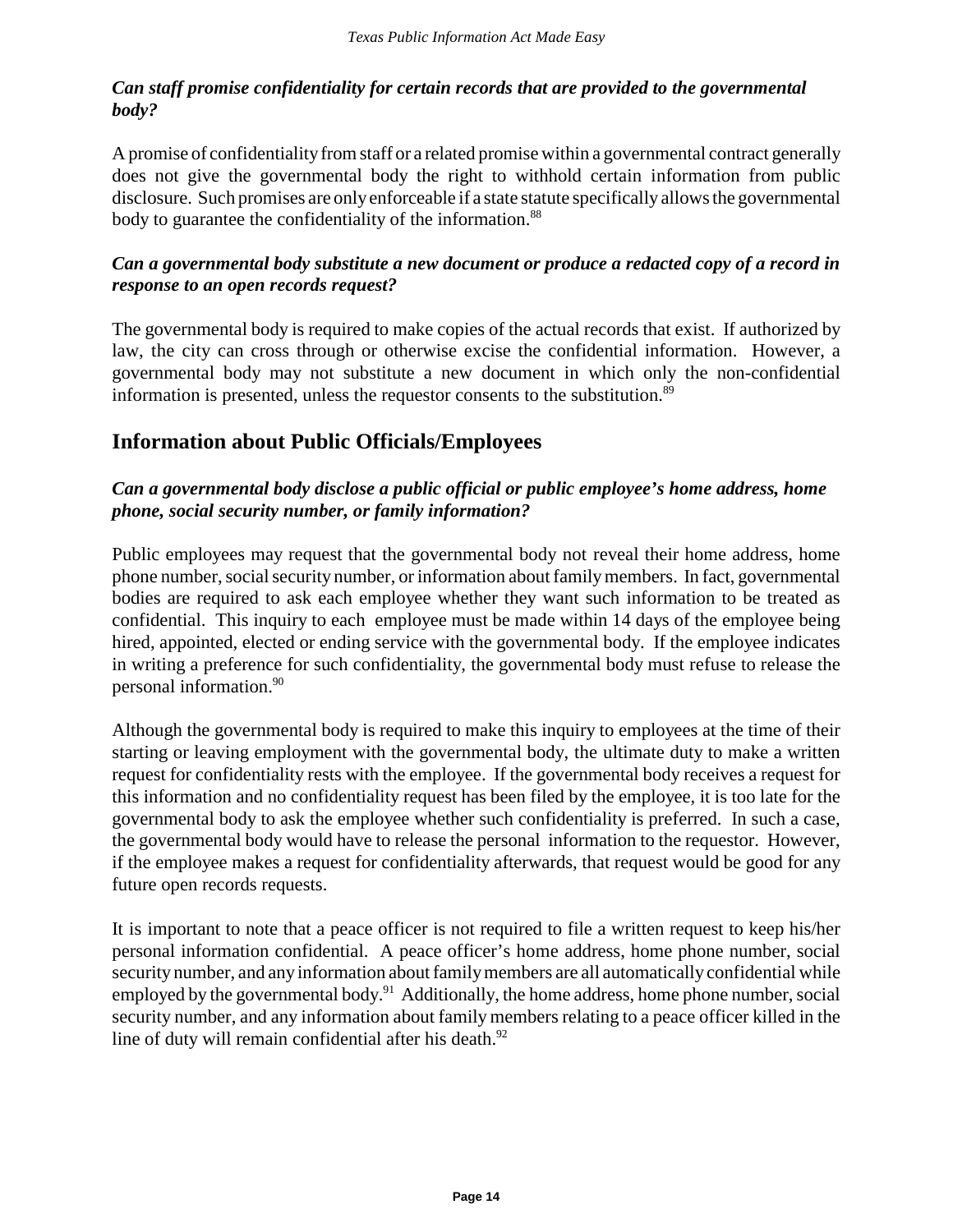#### *Can a governmental body withhold social security numbers without requesting an Attorney General ruling?*

A governmental body can withhold the social security number of a living person from any information without requesting an Attorney General ruling.<sup>93</sup> Governmental bodies must release the requestor's social security number to the requestor or an authorized representative of the requestor.

#### *Are personal notes kept by an official subject to the Public Information Act?*

Personal notes that are made by an official are generally considered a public record. A governmental body should consider the following factors if it receives a request for such information: (1) who prepared the notes; (2) who possesses or controls the document; (3) who has access to it; (4) the nature of its contents; (4) whether the document is used in conducting the business of the governmental body; and (5) whether public funds were expended in creating or maintaining the document.94

#### *Are e-mail addresses protected from disclosure under the Public Information Act?*

A governmental body cannot release the e-mail address of a member of the public that is provided for the purpose of communicating electronically with the governmental body. However, the member of the public can allow their e-mail address to be disclosed if the member of the public affirmatively consents to its release. Also, if the email address is provided to the governmental body either: 1) by a person who has a contractual relationship with the governmental body; 2) by a vendor who seeks a contract with the governmental body; 3) during the bidding process; or 4) to the governmental body on a letterhead, coversheet, printed document or other document made available to the public it is not excepted under section 552.137.95

## **General Exceptions That May Permit Withholding Records**

#### *What information is protected from disclosure under the exception for intra-agency and interagency memoranda or letters?*

The Public Information Act allows a governmental body, in limited circumstances, to withhold certain information that is contained in an inter-agency or intra-agency memorandum or letter.<sup>96</sup> This exception has been held to only apply to internal staff communications consisting of advice, recommendations, or opinions that reflect the policymaking process.<sup>97</sup> This exception does not apply, however, to purely factual information that could be severed from the opinion portions of the document. Additionally, this exception does not protect routine memoranda or letters on administrative and personnel matters, unless those matters involve policy issues of a broad scope.<sup>98</sup> For example, the evaluation of an individual employee would probably not be protected from disclosure under this exception.<sup>99</sup> On the other hand, a university report addressing systematic discrimination against minorities has been found to be protected by this exception.<sup>100</sup> It should be noted that information created by outside consultants acting on the governmental body's behalf may in certain cases be covered by this exception.<sup>101</sup>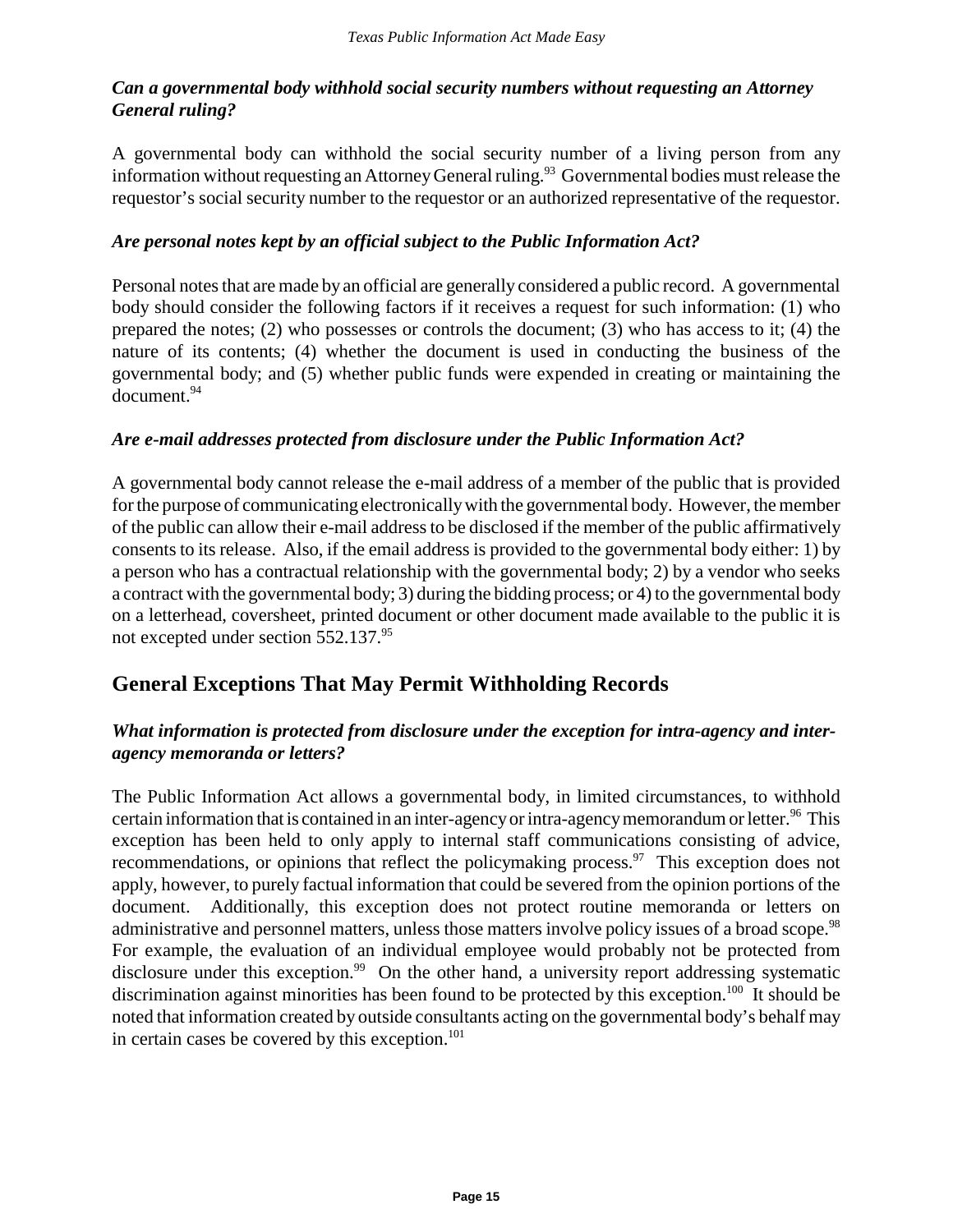## **Personnel Information**

#### *What information within a public employee's personnel file is an open record?*

The vast majority of information within a public employee's personnel file is considered an open record and accessible to the public. For example, information about a public employee's job performance, dismissal, demotion, promotion, resignation, and salary information are generally considered open.102 Similarly, job-related test scores of public employees or applicants for public employment are generally treated as open records,<sup>103</sup> as are letters of recommendation, and opinions and recommendations concerning other routine personnel matters.104 However, Attorney General rulings have required information about an employee's withholding information on a federal tax form to be withheld, as well as information about an employee's beneficiary under governmental body life insurance programs. A governmental body may seek a ruling to withhold information under the "personnel exception" if its release would constitute an unwarranted invasion of the employee's privacy.<sup>105</sup> In making its determination whether information falls within the "personnel" exception," the Attorney General considers:

- 1. whether the information contains highly intimate or embarrassing facts about the person; and
- 2. whether there is any legitimate public interest in the release of or access to this information.

Under the above two part-test, a court has held that a governmental body did not have to release the names and statements of victims and witnesses alleging sexual harassment.<sup>106</sup> The court found that the information at issue was intimate or embarrassing and that the public had no legitimate interest in the release of that information.

#### *Do employees have a special right of access to information contained in their own personnel file?*

Most information within an employee's personnel file can be accessed by the involved employee or the employee's designated representative.<sup>107</sup> However, a governmental body may withhold the employee's personnel information from the employee under some exceptions. For example, under some circumstances, the governmental body may be able to refuse to release information to an employee from his personnel file if the information relates to issues that are currently under civil or criminal litigation.108

## **Law Enforcement Information**

#### *What information within the records of a law enforcement entity may be withheld?*

Section 552.108 of the Government Code contains what is generally referred to as the "law enforcement exception." This exception allows the governmental body to withhold four types of information:

#### **1) Information that if released would affect the governmental body's ability to investigate or prosecute;**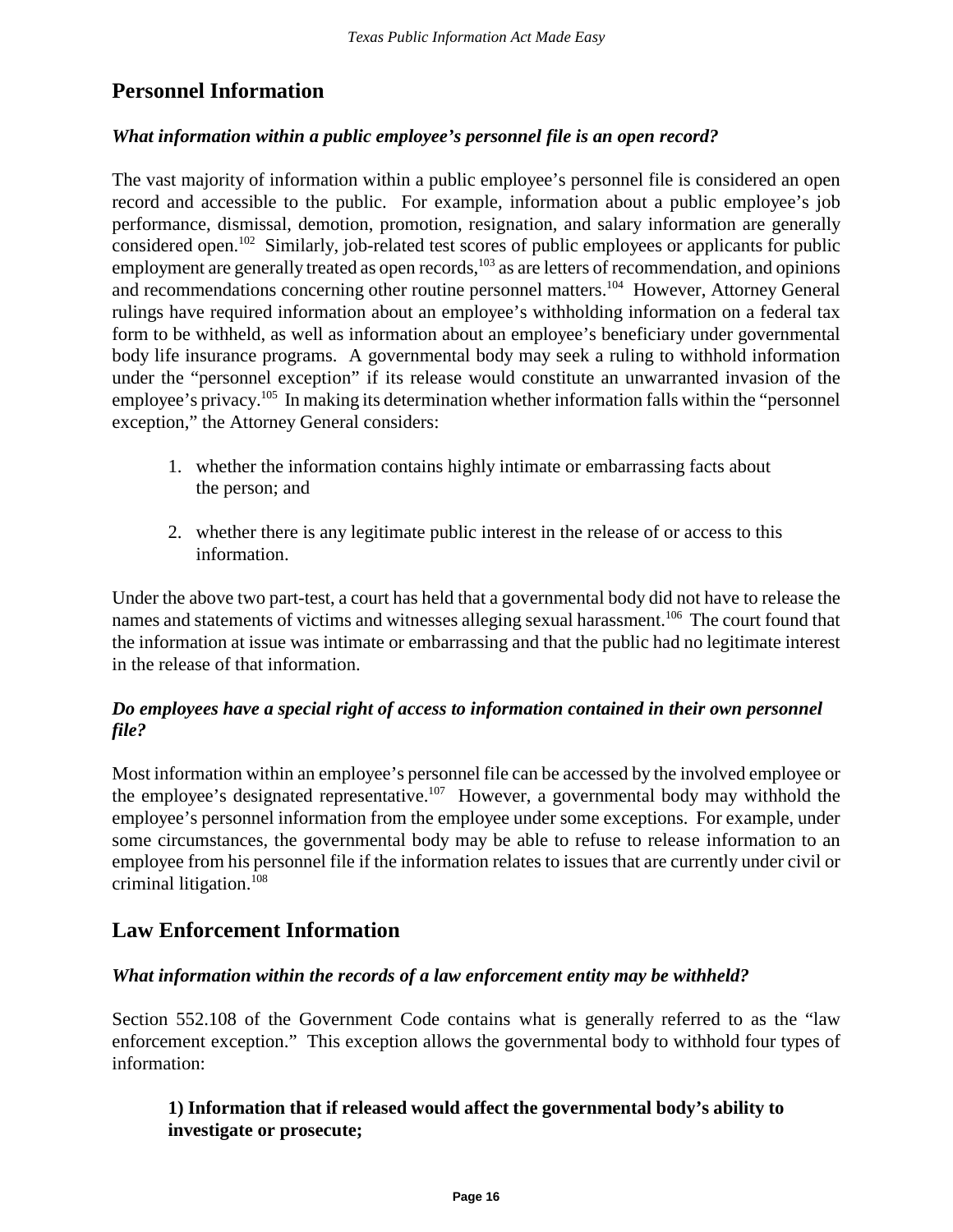#### **2) Information pertaining to investigations and prosecutions of crime that did not result in a conviction or a deferred adjudication;**

**3) Threats Against Peace Officers:** Information that deals with threats against a peace officers collected or disseminated under Government Code section 411.048; or

**4) Attorney Work Product:** Information that the attorney of the governmental body prepared for use in criminal litigation or information reflecting the mental impressions or legal reasoning of the attorney regarding such litigation.

It is important to note that the law enforcement exception does not except from disclosure basic information about an arrested person or basic information within a criminal citation or police offense report.<sup>109</sup> Information that has been held to be open includes:

- 1. The name, age, address, race, sex, occupation, and condition of an arrested person.
- 2. The date and time of the arrest.
- 3. The offense charged and the booking information.
- 4. The location of the crime and the involved property.
- 5. The names of the arresting and investigating officers.

Section 552.108 only applies to criminal investigations and prosecutions. Where no criminal investigation or prosecution results from an investigation of a police officer for alleged misconduct, section  $552.108$  is inapplicable.<sup>110</sup>

It is also important to note that the law enforcement exception may apply to departments other than the police department if those departments are, by law, charged with the detection, investigation, or prosecution of crime. For example, the Attorney General has determined that the arson investigation unit of a fire department may cite the law enforcement exception to protect some of its records.<sup>111</sup>

#### *Can motor vehicle accident report information be disclosed under the Public Information Act?*

The disclosure of motor vehicle accident reports, also known as ST-3 or CRB-3 forms, are governed by the Texas Transportation Code.<sup>112</sup> In order to obtain a copy of a motor vehicle accident report, the requestor must: (1) make the request in writing, (2) pay any required fee, and (3) provide the governmental body with two or more of the following information:

- (a) the date of the accident;
- (b) the specific address or the highway or street where the accident occurred; or
- (c) the name of any person involved in the accident.<sup>113</sup>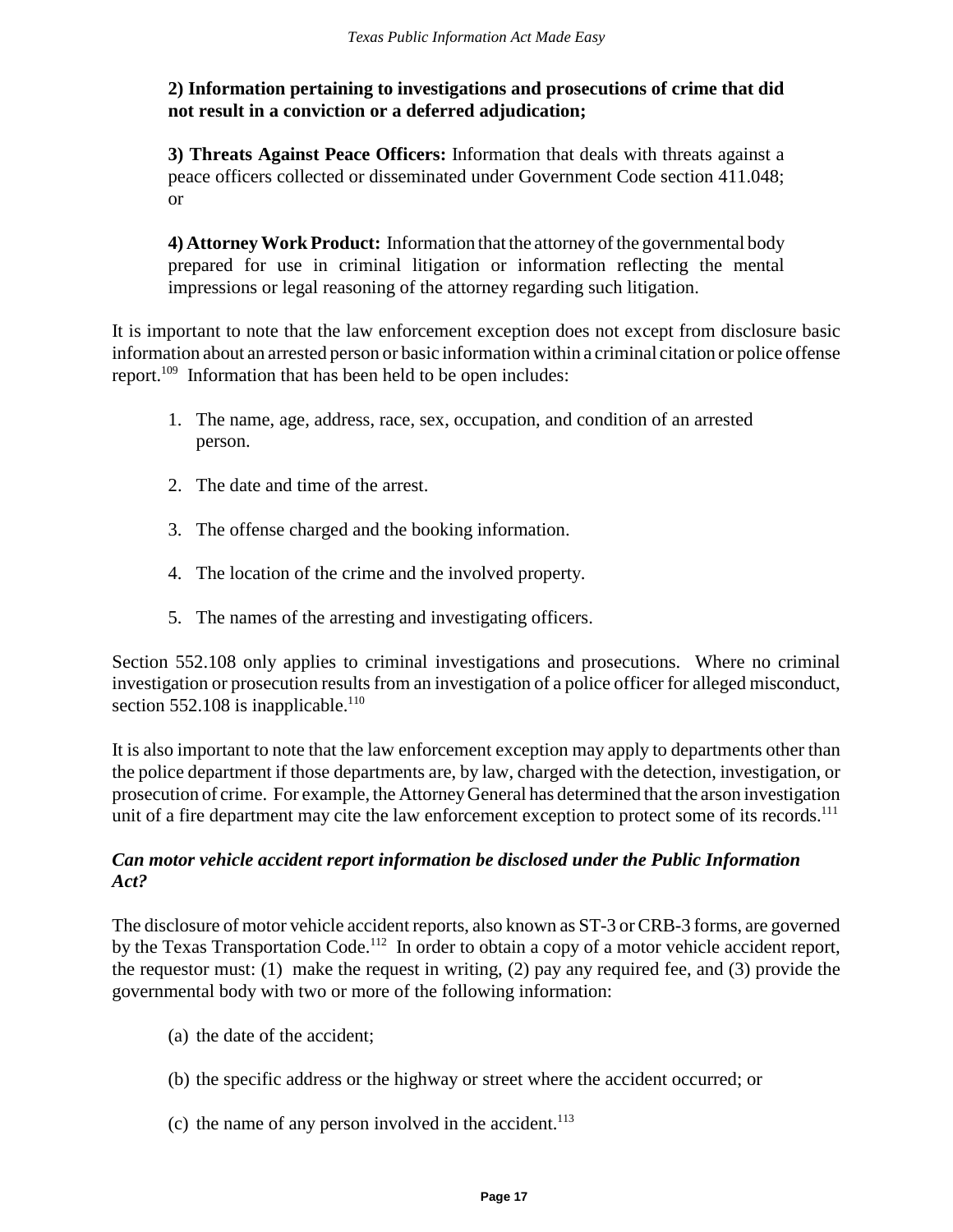## **Purchasing / Public Works Information**

#### *What information must be disclosed if there is an open records request regarding a competitive bid?*

Section 552.104 allows governmental bodies to withhold information that is submitted for competitive bids if its disclosure would give advantage to a competitor or bidder.<sup>114</sup> This exception does not apply, however, if there is only one entity that is bidding on the project.<sup>115</sup> Additionally, this exception does not apply to bid information after the bidding is completed and the contract has been awarded.<sup>116</sup> However, section 552.104 (b) allows a governmental body to withhold information under section 552.104(a) even if the information falls within one of the categories of information listed in section  $552.022(a)$ .<sup>117</sup> It is also possible that certain information that is not protected under the bidding exception may still be withheld if it is protected under section 552.110 of the Government Code or is confidential under other statutory or common law provisions.<sup>118</sup> This exception can be used only by governmental bodies, not third parties.

#### *What information may be withheld regarding the acquisition of real estate or personal property by a city?*

Section 552.105 provides governmental bodies with limited authority to withhold information that relates to the governmental body's acquisition of real estate or personal property.<sup>119</sup> The authority to withhold this information generally ends once the governmental body acquires the involved property.120 This exception also has equal application to information pertaining to a lease of real or personal property.121 Similarly, the information about the lease is considered an open record once the governmental body enters into the lease agreement. It should be noted that if the information falls under section 552.022, the governmental body cannot withhold it under this exception.

#### *What information is protected under the exception for trade secrets or for commercial or financial information that would give an advantage to competitors?*

Section 552.110 provides that certain information within bids and other documents may be protected as trade secrets or commercial or financial information that would give an advantage to competitors. A "trade secret" that is privileged or confidential by court order or by statute must be withheld.<sup>122</sup> In determining whether particular information constitutes a trade secret, the Attorney General's office considers the Restatement of Torts' definition of trade secret as well as the Restatement's list of six trade secret factors.123 These factors are:

- (1) the extent to which the information is known in the market place;
- (2) the extent to which the information is known by employees and others involved in the business;
- (3) the measures taken to guard the secrecy of the information;
- (4) the value of the information to the company and to its competitors;
- (5) the amount of effort or money spent to develop the information; and
- (6) the ease or difficulty with which the information could be properly acquired or duplicated by others. $^{124}$

It should be noted that information submitted to a governmental body is not automatically protected from disclosure just because the company submitting that information claims the information is a trade secret or is "proprietary." This office cannot conclude that section 552.110(a) applies unless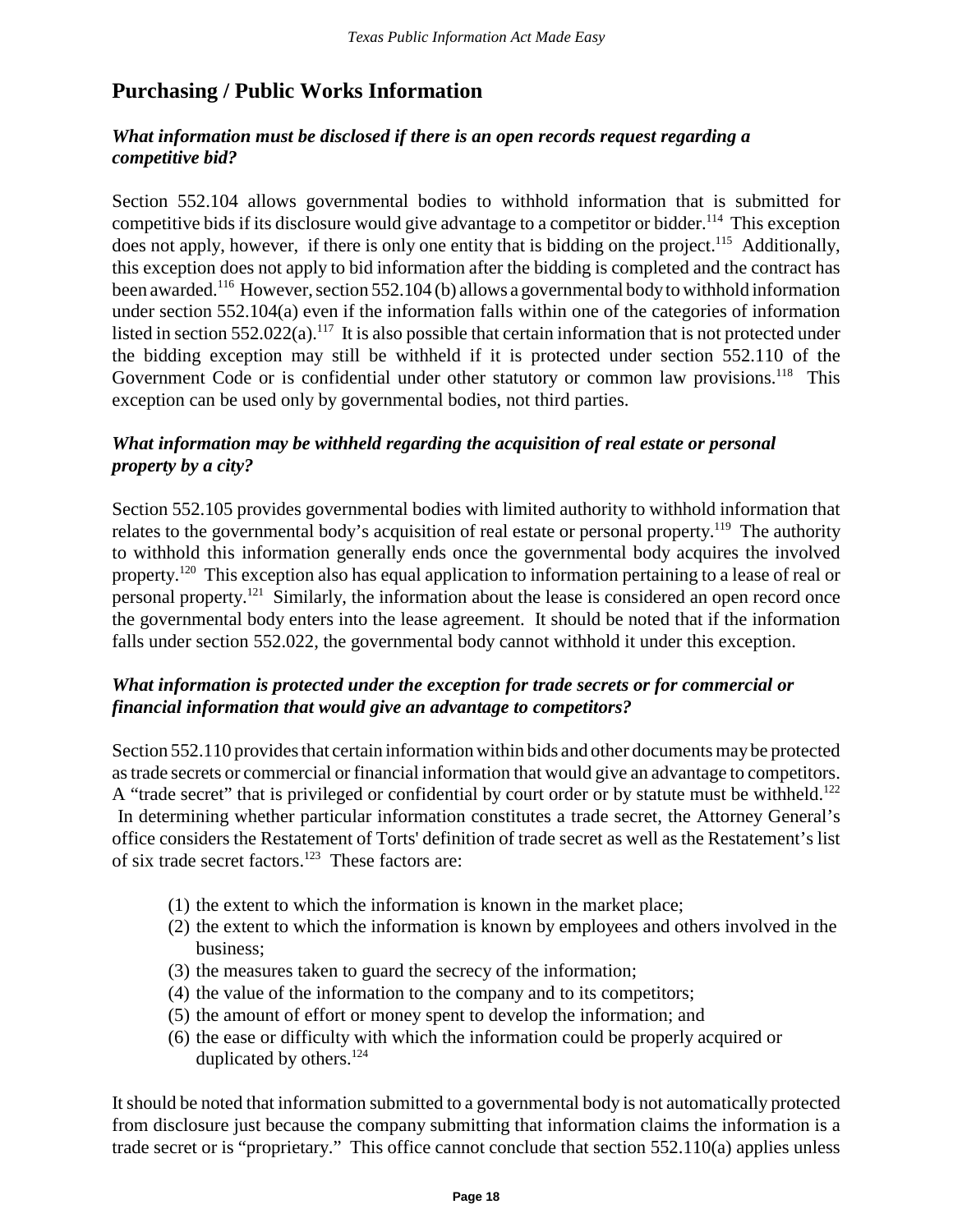it has been shown that the information meets the definition of a trade secret and the necessary factors have been demonstrated to establish a trade secret claim.<sup>125</sup>

Alternatively, there are varying standards that determine whether information is protected under the exception for commercial or financial information. The information is confidential if its release is likely to cause substantial harm to the competitive position of the entity that provided the information.<sup>126</sup> To qualify under this prong of section 552.110, it must be shown with specific factual evidence that disclosure of the commercial or financial information would cause substantial competitive harm to the person or business that supplied the information to the governmental body.<sup>127</sup> The substantial injury or harm must be more than speculative, it must be likely to occur if disclosure is made. $128$ 

## **Economic Development Information**

#### *What information is protected under the exception for economic development negotiations?*

Section 552.131 allows governmental bodies to withhold certain information related to economic development negotiations between a governmental entity and a business that the governmental body is seeking to have locate, stay or expand within or near the territory of the governmental body. Under this provision, the governmental body must withhold trade secrets of the business prospect that were related to economic development negotiations.<sup>129</sup> Similarly, governmental bodies must withhold certain commercial and financial information about the business prospect that was acquired during economic development negotiations if release of the information would result in substantial competitive harm to the business prospect.<sup>130</sup> The test for trade secret and commercial and financial information is the same for this exception as it is in section 552.110.

Additionally, until an agreement is made with the business prospect, the governmental body may withhold information about a financial or other incentive being offered to the business prospect if the incentive directly or indirectly results in the expenditure of public funds or in a reduction of funds received by a governmental body.<sup>131</sup> Any information about a financial or other incentive that is withheld under this provision would have to be released after an agreement is executed with the business prospect.<sup>132</sup>

# **Litigation or Other Legal Information**

#### *What type of information is excepted from disclosure under the attorney-client privilege?*

Section 552.107(1) of the Government Code protects information coming within the attorney-client privilege. When asserting the attorney-client privilege, a governmental body has the burden of providing the necessary facts to demonstrate the elements of the privilege in order to withhold the information at issue.133 First, a governmental body must demonstrate that the information constitutes or documents a communication.<sup>134</sup> Second, the communication must have been made "for the purpose of facilitating the rendition of professional legal services" to the client governmental body.135 The privilege does not apply when an attorney or representative is involved in some capacity other than that of providing or facilitating professional legal services to the client governmental body.136 Governmental attorneys often act in capacities other than that of professional legal counsel, such as administrators, investigators, or managers. Thus, the mere fact that a communication involves an attorney for the government does not demonstrate this element. Third, the privilege applies only to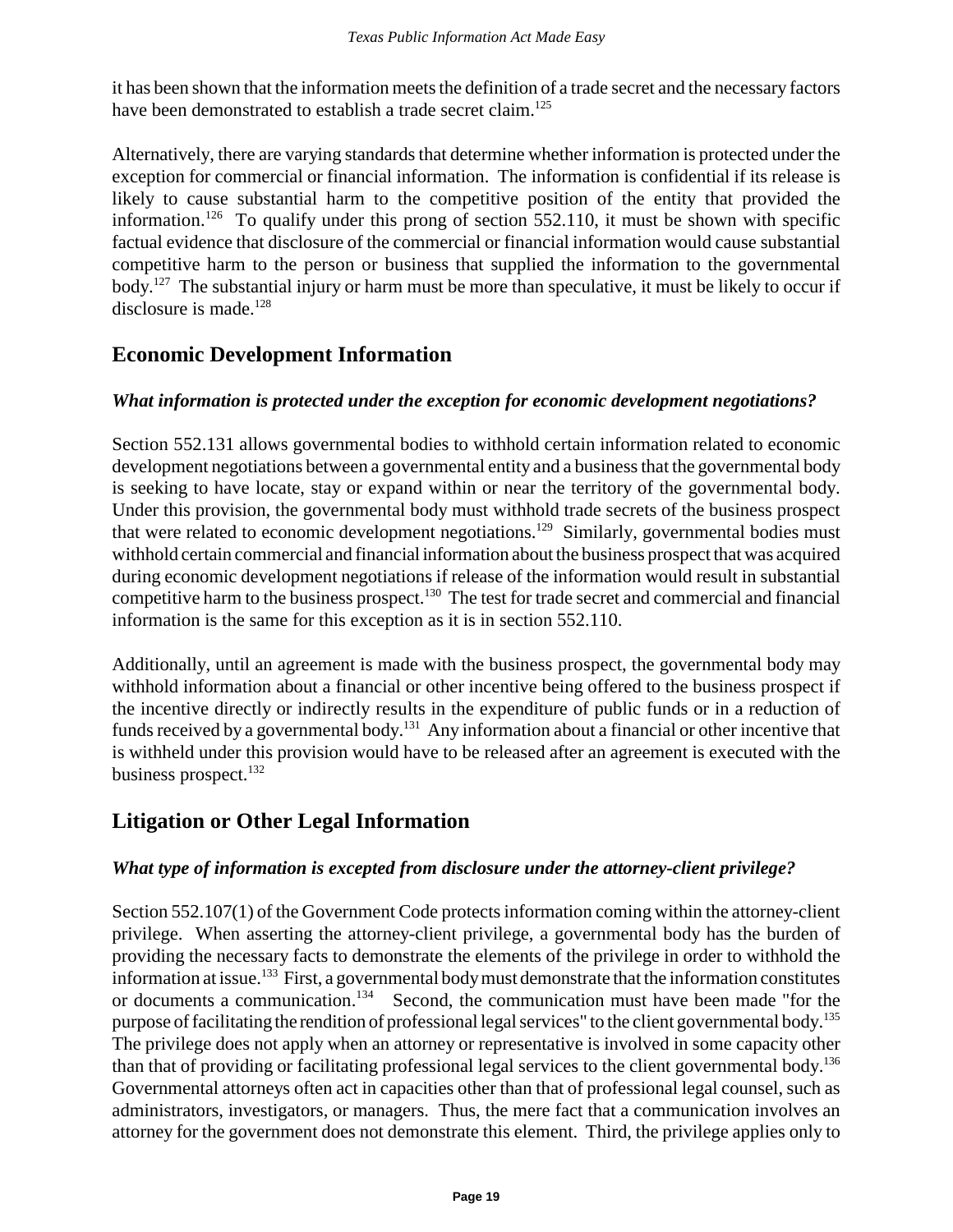communications between or among clients, client representatives, lawyers, and lawyer representatives.<sup>137</sup> Thus, a governmental body must inform this office of the identities and capacities of the individuals to whom each communication at issue has been made. Lastly, the attorney-client privilege applies only to a confidential communication,<sup>138</sup> meaning it was "not intended to be disclosed to third persons other than those to whom disclosure is made in furtherance of the rendition of professional legal services to the client or those reasonably necessary for the transmission of the communication."139 Whether a communication meets this definition depends on the intent of the parties involved at the time the information was communicated.<sup>140</sup> Moreover, because the client may elect to waive the privilege at any time, a governmental body must explain that the confidentiality of a communication has been maintained. Section 552.107(1) generally excepts an entire communication that is demonstrated to be protected by the attorney-client privilege unless otherwise waived by the governmental body. $141$ 

#### *When is information relating to pending or anticipated litigation excepted from disclosure?*

Under Section 552.103, a governmental body can seek a ruling to withhold information about pending or reasonably anticipated civil or criminal litigation. The litigation must be pending or reasonably anticipated as of the date the open records request is received by the governmental  $body<sup>142</sup>$  The governmental body, its officials, or its staff must be a party to such litigation.

Whether litigation is reasonably anticipated is a question that involves both factual and legal issues.<sup>143</sup> There must be concrete evidence that litigation is likely; it must be more than mere conjecture. When a governmental body requests an open record ruling to withhold information under the litigation exception, the governmental body's request must identify the issues that are involved in the litigation and explain how the information to be withheld relates to those issues. The governmental body should also provide a copy of the relevant pleadings if the case has been filed. Information that falls under the litigation exception generally can be withheld until the litigation has concluded or is no longer anticipated.144 Criminal litigation is considered concluded once the statute of limitations has expired or when the defendant has exhausted all appellate and post-conviction remedies in state and federal court.<sup>145</sup> State law does not specifically define when civil litigation is considered to be concluded. Generally, civil litigation is considered to be concluded when all right of appeal has been exhausted and/or a final judgment has been entered. However, if the parties to civil or criminal litigation have inspected the records under discovery or through other means, the litigation exception would no longer apply.

# **V. Ability to Recover Costs for Providing Copies of Open Records**

#### *What is the general ability of a governmental body to charge for documents?*

The Public Information Act allows governmental bodies to set a charge for providing copies of public information.146 The Attorney General's Office has set a charge of 10 cents per page for making simple photocopies or printouts. A governmental body may not charge more than 25% above the charges set by the Attorney General's Office. If a governmental body's actual cost for producing copies of open records exceeds the Attorney General's Office charges by more than 25%, the governmental body may apply to the Attorney General's Office for permission to charge more. In no case may the charge by the governmental body exceed the actual cost of producing the requested copies.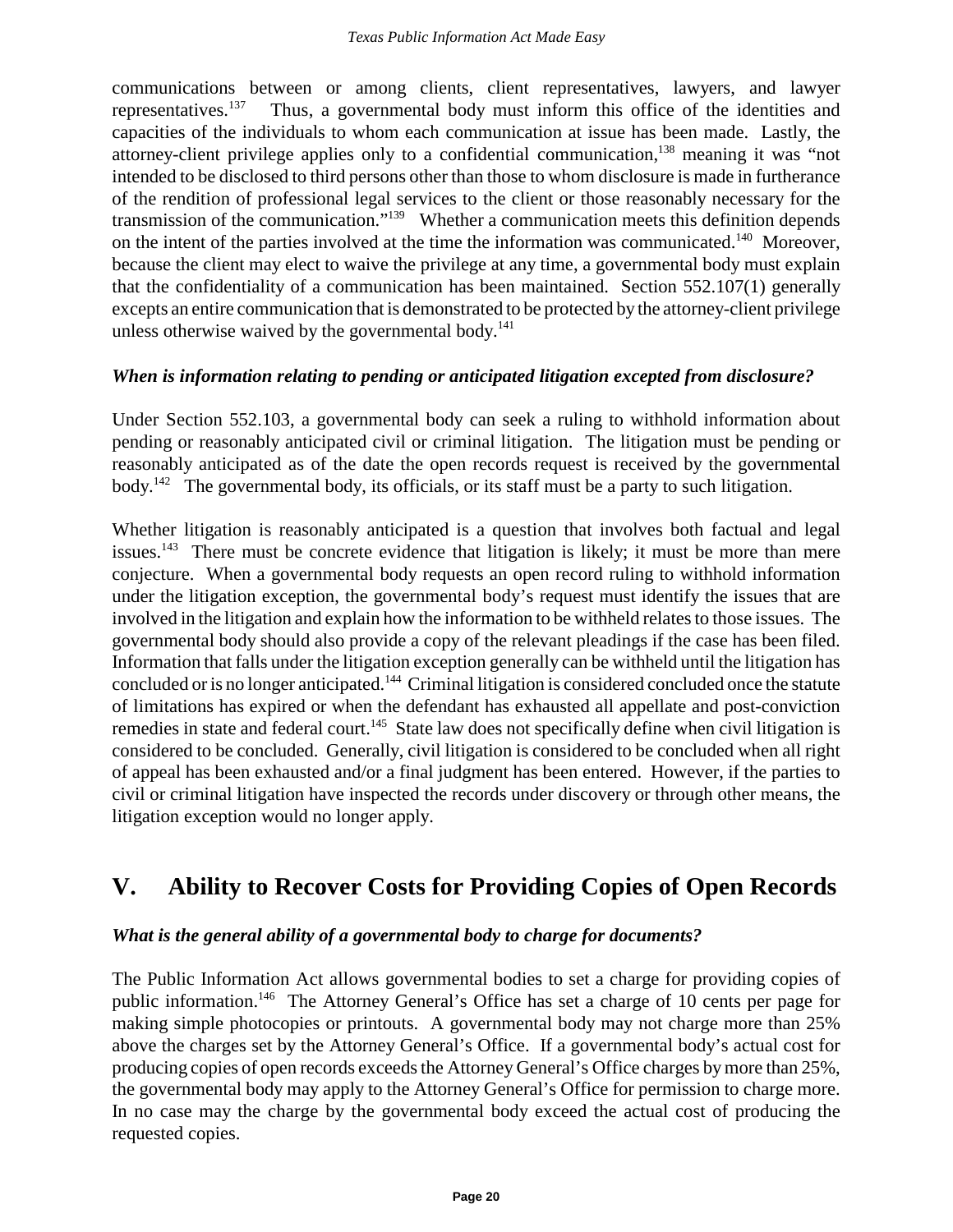#### *When can a governmental body recover labor charges for an open records request?*

**Labor to Produce Paper Copies**: A governmental body may recover labor charges to handle an open records request for paper copies in three circumstances: 1) If the responsive records will result in over fifty pages of paper copies; 2) If the records to be copied are located in two or more separate buildings or in a remote storage facility;<sup>147</sup> or 3) If the governmental body provides access to paper documents that meet certain specifications.<sup>148</sup> The Attorney General's office presently allows a maximum labor charge of \$15 per hour.

**Labor to Produce Electronic or Microfilm Copies**: Charges for copies of records that are stored in other formats such as electronic information or microfilm may include reasonable costs of materials, labor, and overhead. If the governmental body assesses a charge for labor, the requestor may require the governmental body to provide a statement of the amount of time that was needed to prepare the requested copies. This statement must be signed by the officer for public information or the agent of that officer with the signer's name clearly typed below the signature. The governmental body is not permitted to charge for providing this statement.<sup>149</sup>

A governmental body can also recover labor charges for providing access to electronic records if providing such access requires programming or manipulation of data. In such a case, the governmental body must provide a special written notice to the requestor as provided under the Public Information Act.<sup>150</sup> The governmental body must also obey the rules of the Attorney General's Office in determining how much to charge for the labor.<sup>151</sup>

#### *Can a governmental body charge for the labor cost to retrieve materials from remote locations?*

A governmental body may charge for the labor cost of retrieving records that are located in two or more separate buildings that are not connected to each other or in a remote storage facility.<sup>152</sup> Buildings are considered to be "separate" if they are not connected by a covered or open sidewalk, or by an elevated or underground walkway.<sup>153</sup> The charge for labor can be recovered in such a situation even if the requestor seeks fewer than 50 pages of copies.

#### *When and how much can a governmental body charge for overhead when handling an open records request?*

A governmental body may impose a charge for overhead whenever a personnel (labor) charge is applicable to an open records request. Any overhead charge cannot exceed 20% of the personnel charge.154

#### *Can a governmental body recover costs for any modifications to its computer program that are necessary to respond to an open records request?*

A governmental body may charge a requestor for the cost of any programming or manipulation of data that is necessary to answer an open records request.155 The Attorney General's office presently allows a maximum programming charge of \$28.50 per hour. Unlike most other charges for public information, this charge may be imposed even if the requestor only wants access to the requested information and does not request any copies.156 However, before a governmental body may impose such a charge, it must provide the requestor with certain written information in advance, including a statement of the estimated charges.157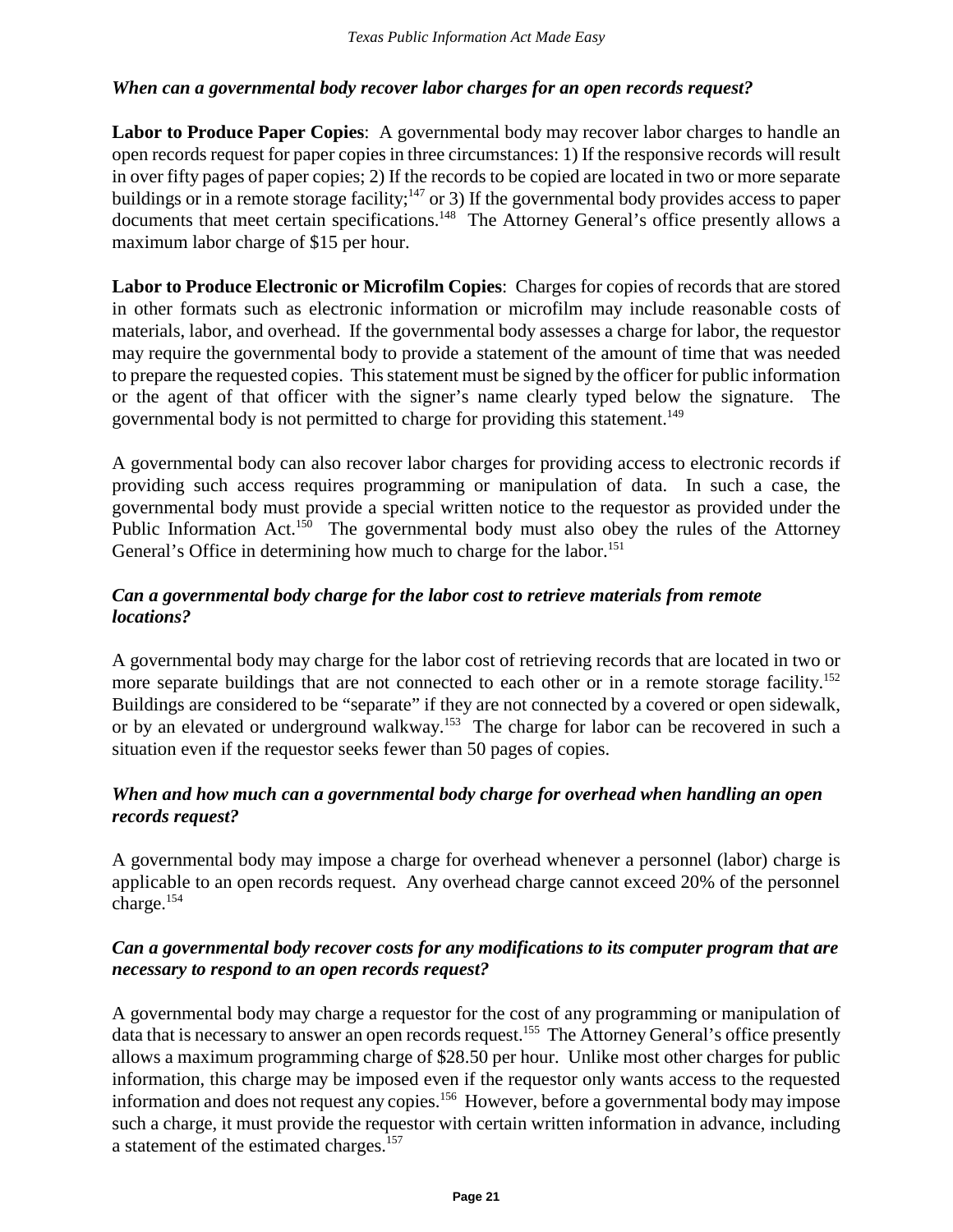#### *Can a governmental body require a requestor to pay the costs for producing the records prior to the governmental body mailing out the requested information?*

If a requestor asks the governmental body to mail the information, the governmental body can send the information by first class mail and can require that the requestor pay in advance for postage, along with other permitted charges related to producing the information.<sup>158</sup> A governmental body is not required to provide public information by mail until the requestor pays all applicable charges.

#### *What duty does a governmental body have to inform a requestor of the estimated charges for copies of or access to public information?*

A governmental body is required to provide detailed information to the requestor if the charges for an open records request are likely to exceed forty dollars.<sup>159</sup> The governmental body must do the following:

- 1. Furnish the requestor, an itemized estimate of the expected costs. The governmental body is required to keep a record of the statement;
- 2. Inform the requestor if there is an alternative method for supplying the requested records that is less costly;
- 3. Tell the requestor he has 10 business days to provide the governmental body with a written response stating whether the charges are accepted, the request is modified, or a complaint has been lodged with the Attorney General's office. The requestor's response may be made by hand delivery, mail, fax or e-mail, and must specify the method by which the requestor wants the information supplied; $160$
- 4. The notice must tell the requestor that failure to respond to the statement within 10 business days results in the automatic withdrawal of the open records request;<sup>161</sup>
- 5. If the governmental body finds that the costs will exceed more than 20 percent of the original estimate, the governmental body must provide the requestor with an updated itemized statement. The requestor again has 10 days to provide the governmental body with a written response to the updated statement, or the request will be considered to be withdrawn.<sup>162</sup>

If the actual charges are more than \$40, a governmental body may only charge the amount estimated in the latest itemized statement that was provided to the requestor. However, if the governmental body did not provide the requestor with an updated itemized statement, the governmental body is limited to charging no more than 20% more than the amount of the original itemized statement.<sup>163</sup>

#### *Can a governmental body require a monetary deposit in order to comply with an open records request?*

A governmental body must provide the requestor with an appropriate estimated itemized statement before the governmental body can require a deposit or bond. If such a statement is provided, a governmental body that has 16 or more full-time employees may require a deposit or bond if the estimated charge for producing copies of the requested records exceeds \$100. A governmental body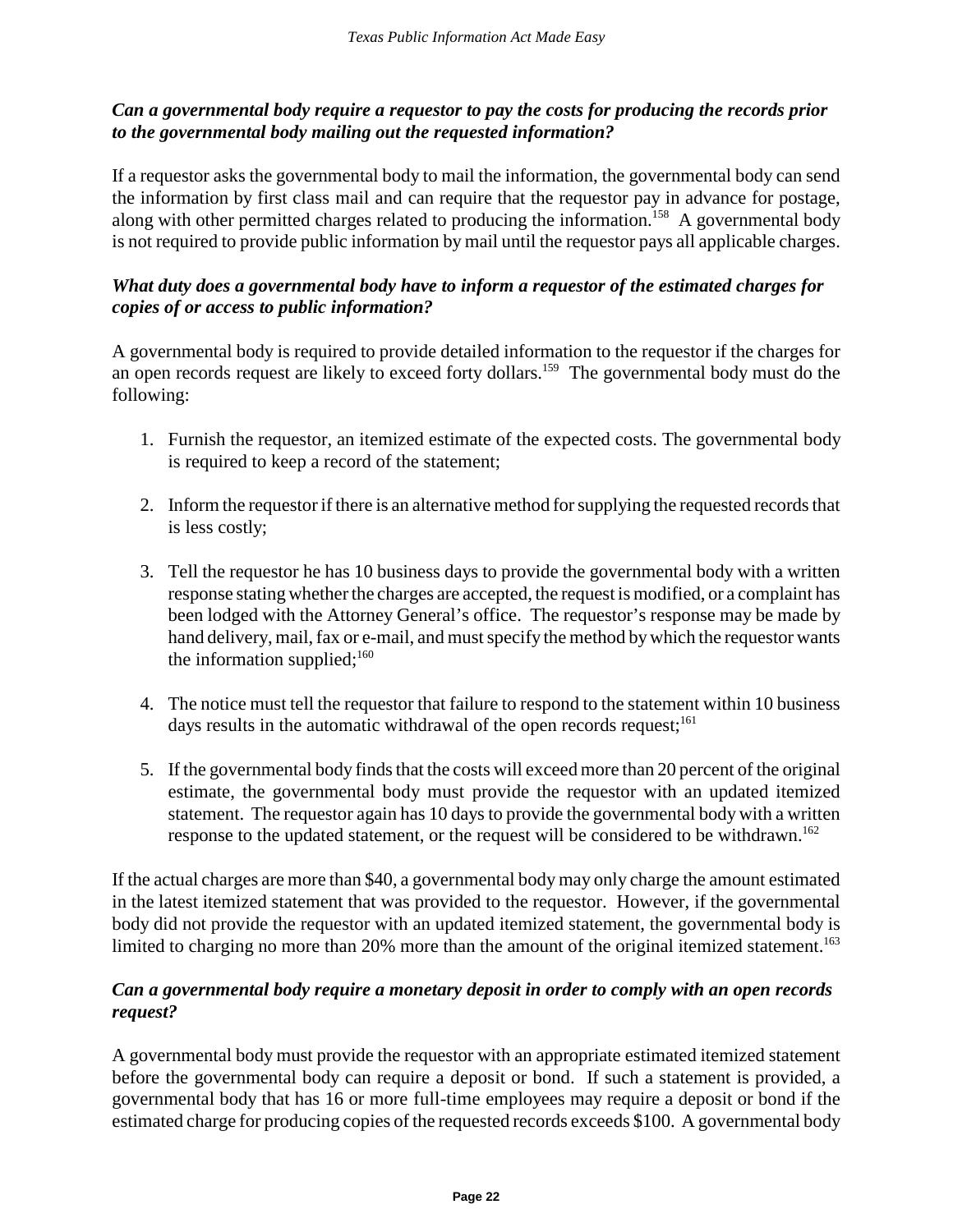with fewer than 16 full-time employees may require a deposit if the estimated charges for producing copies of information are more than \$50.164

Additionally, a governmental body may in certain situations require a deposit for providing access to public records if the costs of providing access would exceed the above noted thresholds. If the requestor does not make a deposit by the  $10<sup>th</sup>$  day after the date the deposit is required, then the open records request is considered withdrawn.165 Governmental bodies are required to follow applicable state law and the guidelines established by the Attorney General's Office for any charges that they would impose for providing access.<sup>166</sup>

#### *Can a governmental body reduce or waive the cost for making copies of public information?*

A governmental body shall reduce or waive the normal charge for copies of public information if providing a reduced or no-cost copy would benefit the public. The governmental body may waive a charge for such copies if the cost of collecting the fee would exceed the amount of the charge.<sup>167</sup>

# **VI. Enforcement of the Public Information Act**

#### *Is a requestor allowed to sue a governmental body for failure to comply with the Public Information Act?*

A requestor is allowed to bring certain actions against a governmental body for violations of the Public Information Act. The requestor may file a complaint against a governmental body with the local county or district attorney. <sup>168</sup> The complaint must meet the following requirements:

- 1) Be in writing and signed by the complainant;
- 2) State the name of the governmental body that allegedly committed the violation as accurately as can be done by the complainant;
- 3) State the time and place of the alleged commission of the violation, as definitely as can be done by the complainant; and
- 4) Describe the violation, in general terms.  $169$

Within 31 days of receiving such a complaint, the local prosecuting attorney must determine if a violation has been committed, decide whether to take action against the governmental body, and notify the person who filed the complaint of that decision. $170$ 

If the local prosecutor declines to proceed with an action against a governmental body, the complainant has 31 days to file a complaint with the Attorney General. The Attorney General must notify the complainant within 31 days of his decision whether to proceed with an action against the governmental body.171

If either the local prosecuting attorney or the Attorney General decides to bring a lawsuit against a governmental body, the governmental body must be notified prior to the filing of the lawsuit. The governmental body has three days to remedy the problem.172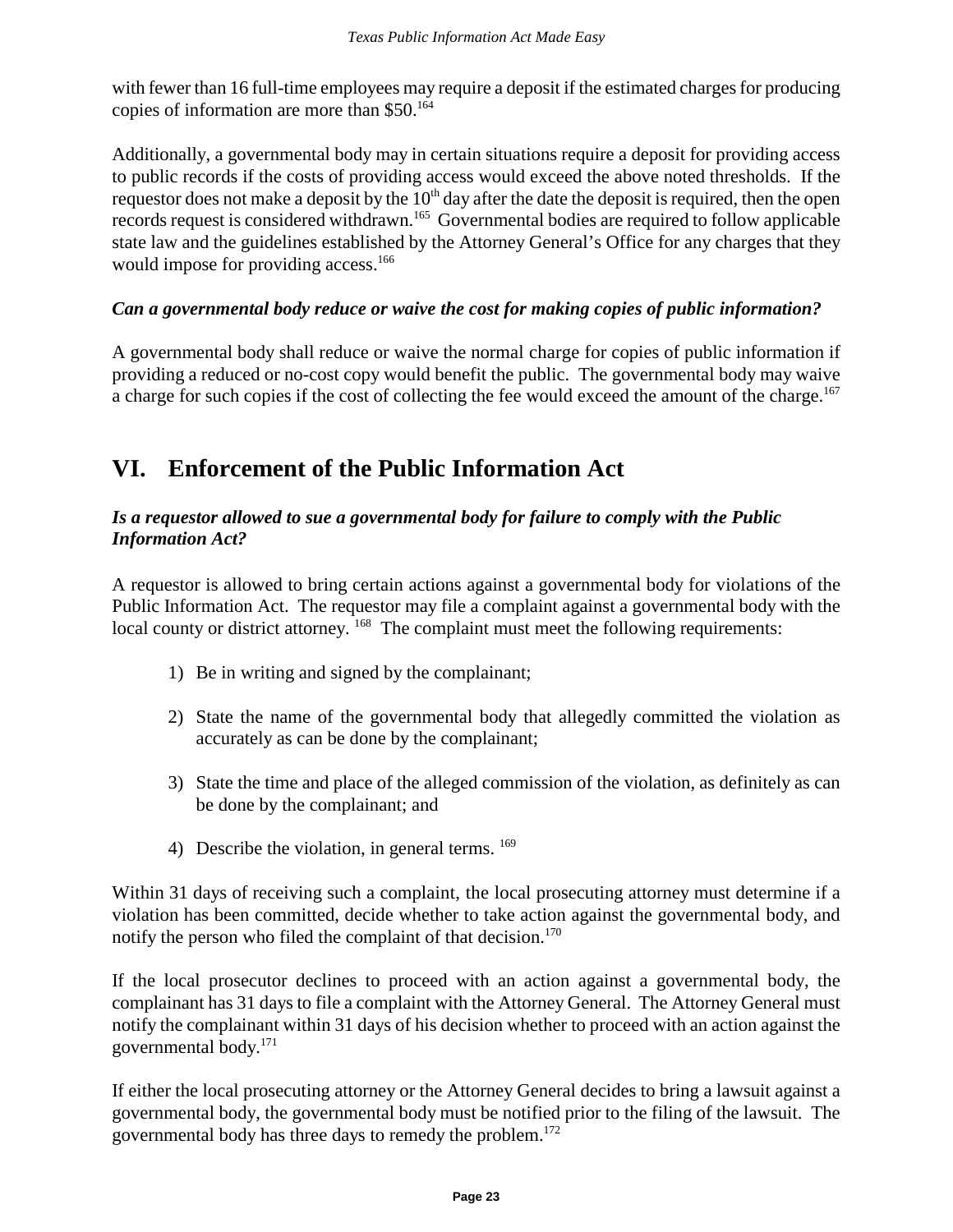#### *What civil remedies can be brought against a governmental body for failure to comply with the Public Information Act?*

If a governmental body refuses to release public information or refuses to request an Attorney General ruling, either the requestor or the Attorney General may bring a lawsuit to force the release of the records in question.173 Even if the Attorney General has determined that the governmental body may withhold the requested information, the requestor may still file a lawsuit against the governmental body to seek disclosure of the requested information.174 Under certain circumstances, a third party may also file litigation to prevent the release of records that implicate that person's privacy or proprietary interests.<sup>175</sup> In a lawsuit brought to compel the release of public information, a requestor or the attorney general is entitled to an award of attorney fees and costs if they prevail in their suit. In a lawsuit by a governmental body seeking relief from compliance with an Attorney General ruling, a court may order the losing side to pay litigation costs and attorneys' fees, but is not required to.176

In addition to a lawsuit of the types just discussed, a requestor that feels he or she has been overcharged for copies of public information may file a complaint with the Attorney General's office. The Attorney General's office may require the governmental body to pay the requestor the amount of any overcharge. If the Attorney General's office finds that the overcharge was due to bad faith on the part of the governmental body, the requestor who is overcharged may recover up to three times the amount of the overcharge from the governmental body.<sup>177</sup>

#### *What are the criminal penalties for noncompliance with the Public Information Act?*

There are three provisions of the Public Information Act which have criminal penalties if violated:

**Failure to Give Access to Public Information.** A person responsible for releasing public information commits a crime if he fails to give access to or fails to permit copying of public information as required by the Public Information Act. This violation is a misdemeanor punishable by a fine of up to \$1,000, a six-month jail term, or both. The Public Information Act also states that this sort of violation constitutes official misconduct.<sup>178</sup>

**Release of Confidential Information.** A person commits a crime if he or she distributes information considered confidential under the Public Information Act. Such a violation is a misdemeanor punishable by a fine of up to \$1,000, a six-month jail term, or both. The Act also states that this sort of violation constitutes official misconduct. Thus, a public official may be subject to removal from office for such an offense.<sup>179</sup>

**Illegal Destruction or Alteration of Public Information.** Finally, a person commits a crime if that person, in violation of the Public Information Act, willfully destroys, mutilates, or alters public information or removes such information without permission. An offense of this type is a misdemeanor and is punishable by a fine of between \$25 and \$4,000, three days to three months of jail time, or both.<sup>180</sup> It is important to note that there are provisions of Texas law outside of the Public Information Act that also criminalize tampering with a governmental record, and an offense under one of those provisions may constitute a felony.<sup>181</sup>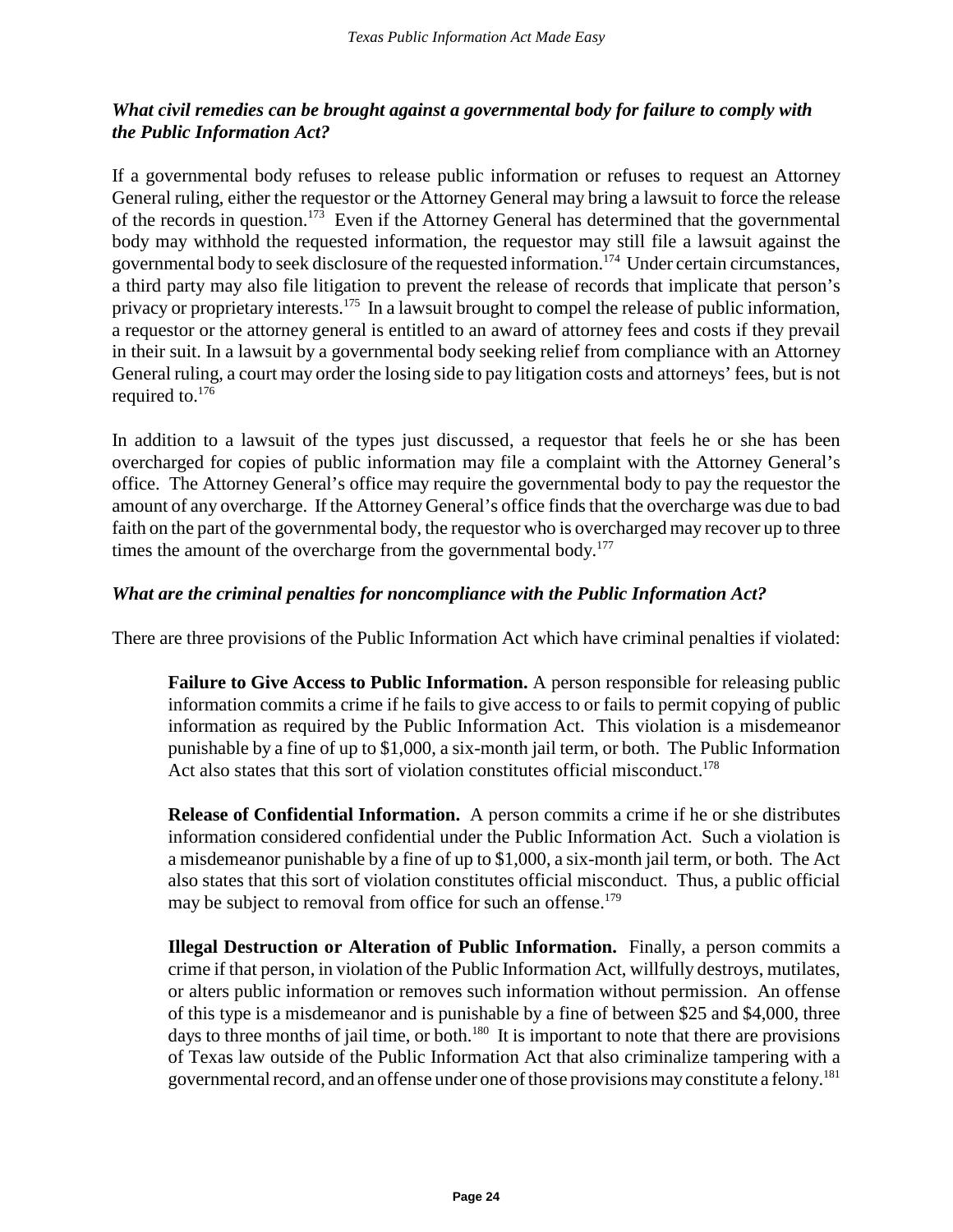# **VII. Additional Information about the Public Information Act**

#### *Are all elected or appointed governmental officials required to complete training about the Act?*

Elected and appointed officials must have a minimum of one hour but no more that two hours of training. Officials who were in office before January 1, 2006 have until January 1, 2007, one year, to complete the required training.<sup>182</sup> Officials that are elected or appointed after January 1, 2006 have 90 days to complete the required training. If the governmental body has designated a public information coordinator, then the officials can opt out of taking the training provided that they designate their public information coordinator to receive the training in their place. The public information coordinator must be the person that is primarily responsible for the processing of open records requests for the governmental body. The official or public information coordinator should receive a certificate of completion. The governmental body shall maintain the certificates and make them available for public inspection.

#### *Where can a governmental body get more information about the Public Information Act?*

For additional copies of this article, a governmental body may contact the Municipal Affairs Section of the Attorney General's Office at (512) 475-4683 or the County Affairs Section of the Attorney General's Office at (512) 463-2060. Additionally, the Office of the Attorney General produces the *Public Information Handbook*, an in-depth publication about the Act and its interpretation by Attorney General rulings and court cases. That publication may be ordered by calling (512) 475- 4428. Finally, the Open Records Division of the Attorney General's Office sponsors an Open Records Hotline where public officials and concerned citizens can get answers to basic questions about the Public Information Act. The phone number for the Open Government Hotline is (512) 478-6736 or (877) 673-6839.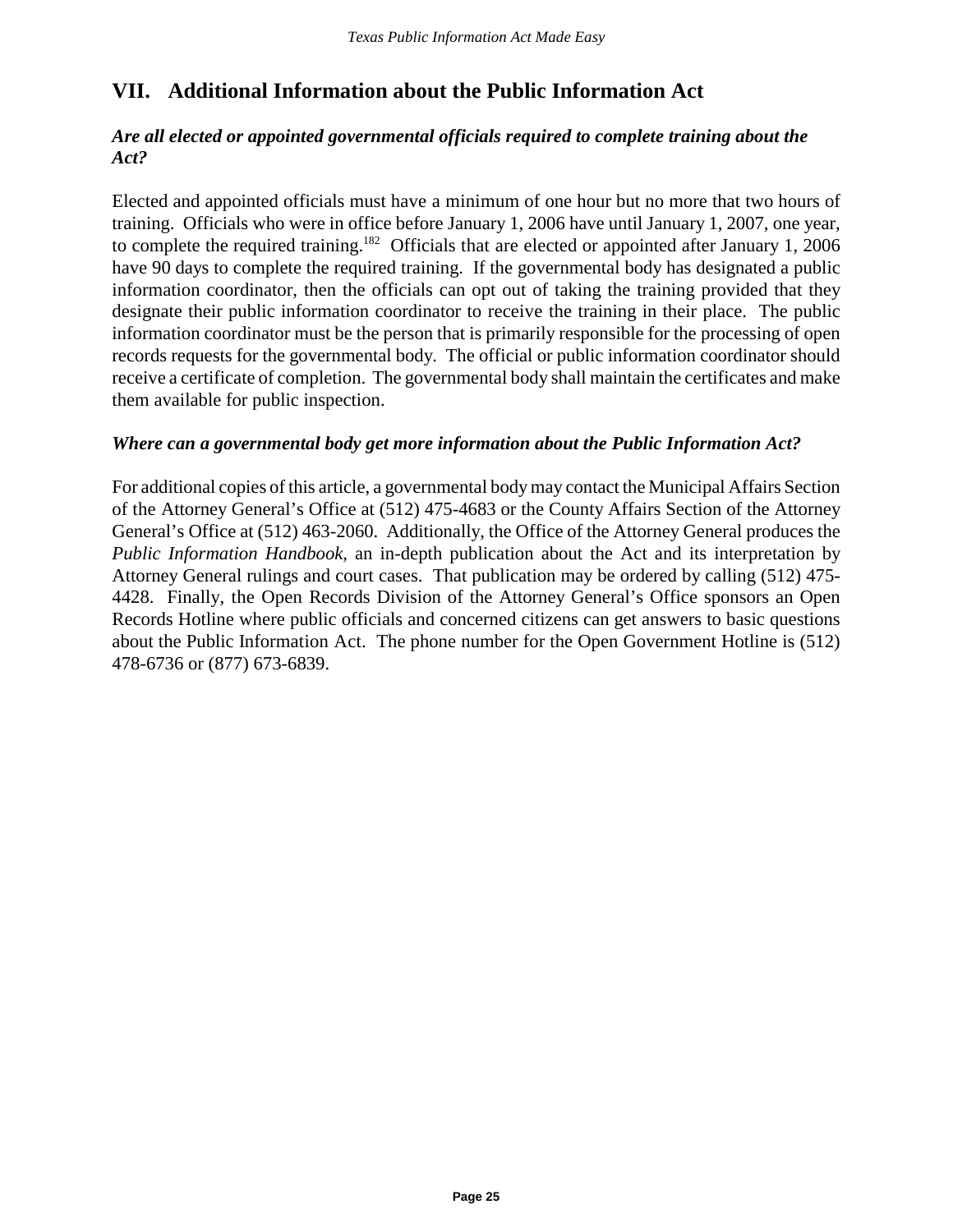# **ENDNOTES**

1. This article was originally written by Scott Joslove, and Robert Ray, and revised for 2006 by Zindia Thomas. Much of the material in the article is drawn from the Texas Attorney General's *2006 Public Information Handbook*. In addition, this article was reviewed by June Harden, Hadassah Schloss, Brenda Loudermilk and Julian Grant.

2. TEX. GOV'T CODE ANN. § 552.002 (Vernon 2004).

3. *Id.* § 552.003 (1).

4. *Id.* § 552.0036.

5. *Id.* § 552.003 (1)(A)(iv).

6. *Id.* § 552.003 (1)(A)(xii); *see, e.g.* Op. Tex. Att'y Gen. No. JM-821 (1987), Tex. Att'y Gen. ORD-621 (1993), ORD-602 (1992).

7. TEX. GOV'T CODE ANN. § 552.002 (a) (Vernon 2004). *See also* Tex. Att'y Gen. ORD-363 (1983).

8. Tex. Att'y Gen. ORD-585 (1991).

9. TEX. GOV'T CODE ANN. § 552.003 (1)(B)(Vernon 2004).

10. *Id.* § 552.0035. *See also* Texas Rules of. Judicial Administration Rule 12, *reprinted in* TEX. GOV'T CODE ANN., title 2, subtitle F appendix (Vernon 2005).

11. *Nixon v. Warner Communications, Inc.*, 435 U.S. 589, 98 S.Ct. 1306, 55 L.Ed.2d 570 (1978); *Ashpole v. Millard*, 778 S.W.2d 169 (Tex.App. – Houston [1st Dist.] 1989, no writ); Op. Tex. Att'y Gen. No. DM-166 (1992), Tex. Att'y Gen. ORD-25 (1974).

12. TEX. GOV'T CODE ANN. § 552.0055 (Vernon 2004).

13. TEX. CRIM. PROC. CODE ANN. art. 18.01(b) (Vernon 2005); *See also Houston Chronicle Publishing Co. v. Woods*, 949 S.W.2d 492, 499 (Tex. App. -- Beaumont 1997, no writ).

14. Op. Tex. Att'y Gen. No. JM-119 (1983); Tex. Att'y Gen. LO-93-89 (1993). *See also*, Tex. Att'y Gen. OR99-2237 (1999).

15. Tex. Att'y Gen. ORD-497 (1988); ORD-44 (1974).

16. TEX. GOV'T CODE ANN. § 552.301 (c) (Vernon Supp. 2005).

17. *Id.* § 552.301 (a); Tex. Att'y Gen. ORD-304 (1982).

18. TEX. GOV'T CODE ANN. § 552.221(a) (Vernon 2004). *See also* Tex. Att'y Gen. ORD-664 (2000).

19. Tex. Att'y Gen. ORD-467 (1987); ORD-664 (2000).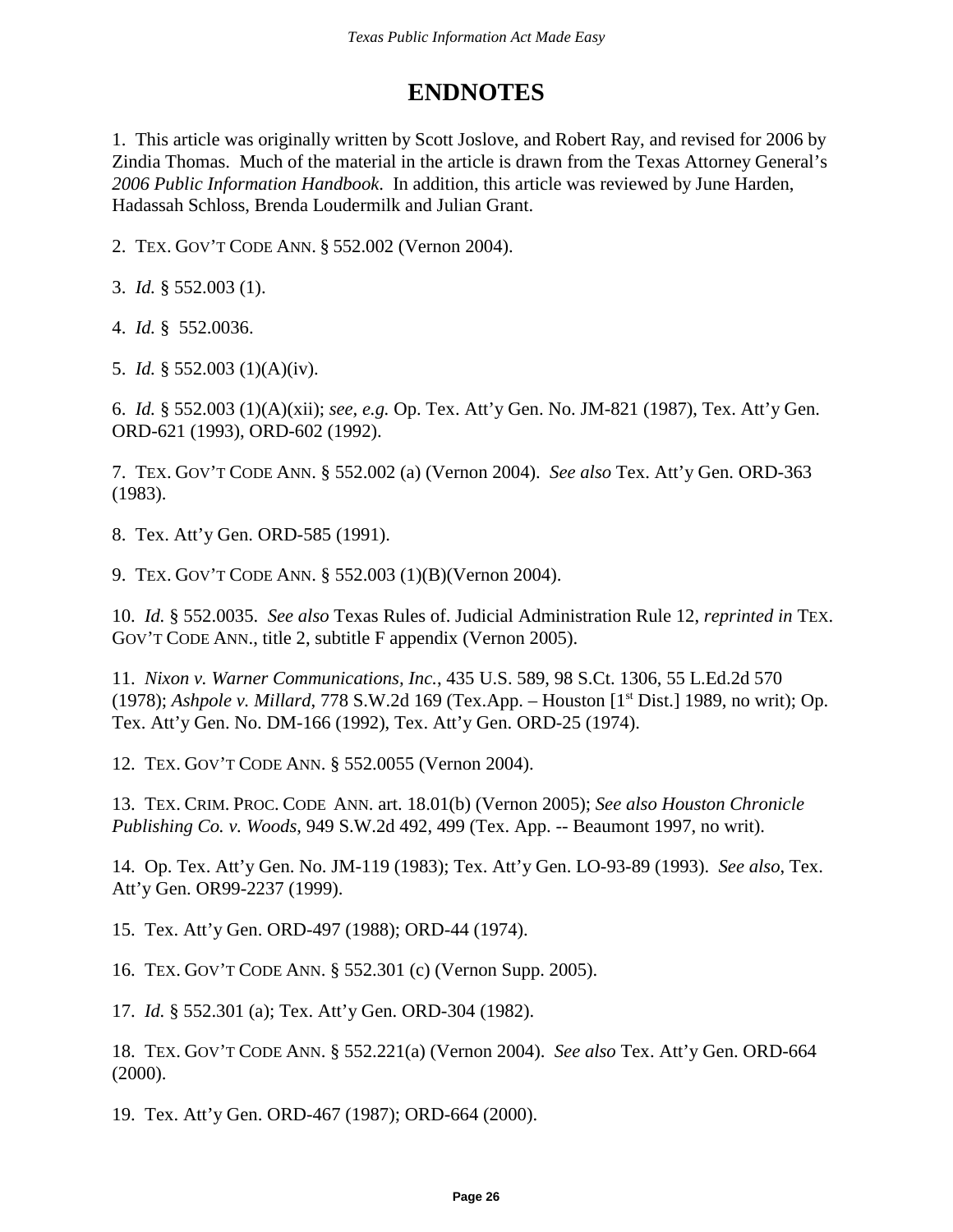20. TEX. GOV'T CODE ANN. § 552.221 (d) (Vernon 2004).

21. *Id.*

22. *Id.* § 552.221 (c).

23. Tex. Att'y Gen. ORD-148 (1976) (faculty member's file is not in active use the entire time the promotion is under consideration); *But see* Tex. Att'y Gen. ORD-225 (1979) (secretary's handwritten notes are in active use while the secretary is typing minutes of the meeting from them).

24. TEX. GOV'T CODE ANN. § 552.231(b) (Vernon 2004).

25. *Id.* § 552.231 (c).

- 26. *Id*. § 552.301 (a) (Vernon Supp. 2005).
- 27. *Id*. § 552.301 (b).
- 28. Tex. Att'y Gen. ORD-333 (1982); ORD-663 (1999).
- 29. TEX. GOV'T CODE ANN. § 552.301 (d), (e-1) (Vernon Supp 2005).
- 30. *Id.* § 552.305 (d)(1) (Vernon 2004).
- 31. *Id.* § 552.305 (d)(2)(B).
- 32. *Id.* § 552.305 (e).
- 33. *Id.* § 552.222 (b).
- 34. Tex. Att'y Gen. ORD-663 (1999).
- 35. *Id.*

36. TEX. GOV'T CODE ANN. § 552.301 (a) (Vernon Supp. 2005).

37. Tex. Att'y Gen. ORD-673 (2001) (what constitutes a "previous determination"). *See also* Tex. Att'y Gen. ORD-435 (1986) (city cannot unilaterally decide that material fits within exception unless the city has previously requested a determination involving the exact same material); *see also Houston Chronicle Publishing Co., v. Mattox*, 767 S.W.2d 695, 698 (Tex. 1989)(specifying that Attorney General is authorized to determine what constitutes "previous determination.").

- 38. Tex. Att'y Gen. ORD-542 (1990).
- 39. TEX. GOV'T CODE ANN. § 552.302 (Vernon Supp.2005).
- 40. Tex. Att'y Gen. ORD-150 (1977).
- 41. Tex. Att'y Gen. ORD-665 (2000).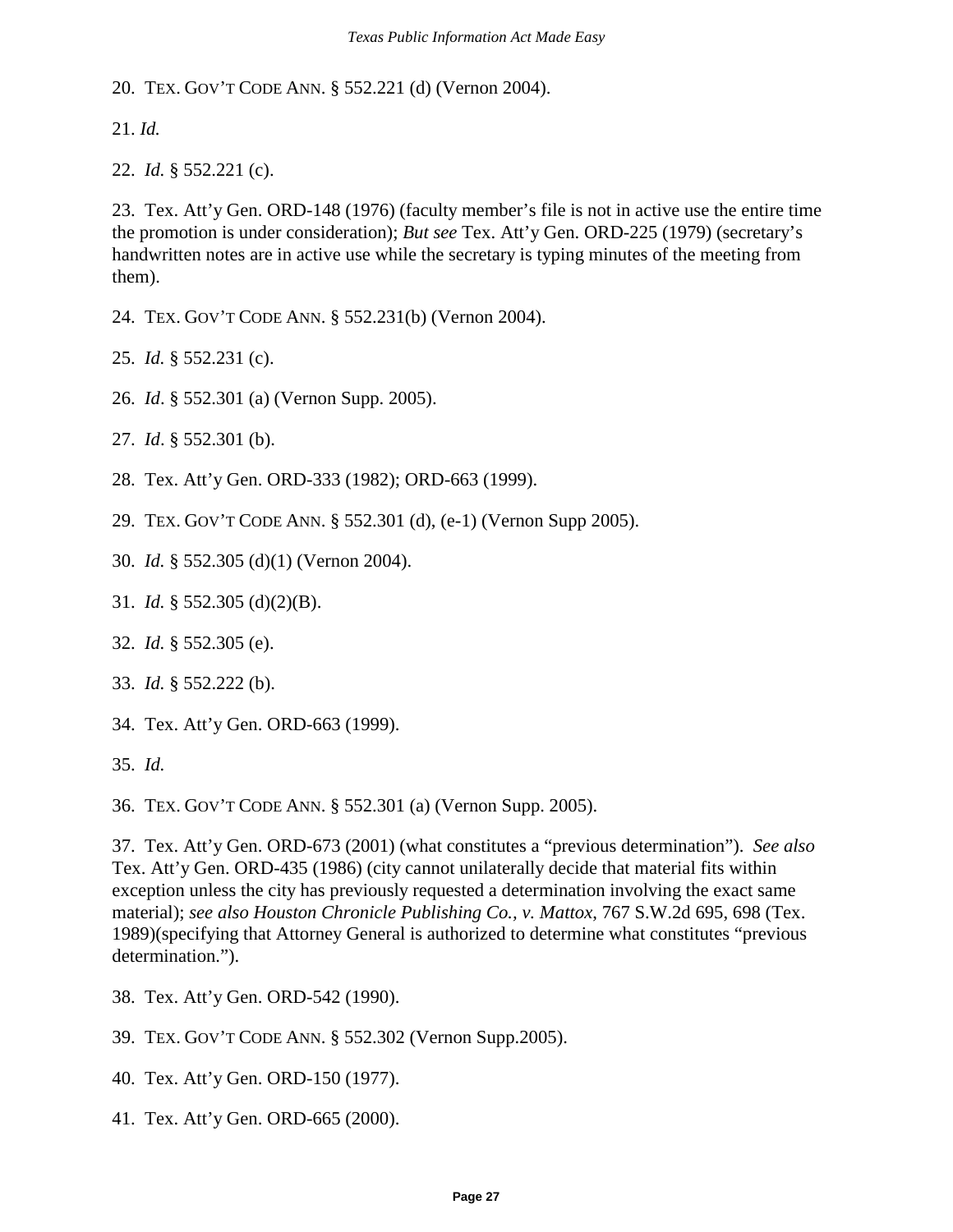- 42. TEX. GOV'T CODE ANN. § 552.301(a) (Vernon Supp. 2005).
- 43. Tex. Att'y Gen. ORD-673 (2001).
- 44. TEX. GOV'T CODE ANN. § 552.301 (b)-(d) (Vernon Supp 2005).
- 45. *Id.* § 552.301 (e).
- 46. Tex. Att'y Gen. ORD-333 (1982); ORD-663 at 5 (1999).
- 47. TEX. GOV'T CODE ANN. § 552.301(e-1) (Vernon Supp. 2005).
- 48. *Id.* § 552.303 (d) (Vernon 2004).
- 49. *Id*. § 552.303 (e).
- 50. *Id.* § 552.306 (a).
- 51. *Id.* § 552.301 (e) (Vernon Supp. 2005).
- 52. *Id*. § 552.301 (f).
- 53. *Id.* § 552.324 (b) (Vernon 2004).
- 54. *Id.* § 552.205 (Vernon Supp. 2005).
- 55. *Id.* § 552.222 (a) (Vernon 2004).
- 56. *Id.* § 552.222 (c).
- 57. *Id.* § 552.222 (b).
- 58. *Id.* § 552.222 (a).
- 59. *Id.* § 552.228.

60. *Id.* § 552.002 (a); *see also* Tex. Att'y Gen. ORD-452 (1986); Op. Tex. Att'y Gen. No. JM-672 (1987).

61. Op. Tex. Att'y Gen. No. JM-672 (1987).

62. *See Economic Opportunities Dev. Corp. v. Bustamante*, 562 S.W.2d 266 (Tex. Civ. App. -- San Antonio 1978, writ dism'd); Tex. Att'y Gen. ORD-476 at 1 (1987),ORD- 452 at 3 (1986).

63. Tex. Att'y Gen. ORD-452 (1986), ORD-476 (1987); Op. Tex. Att'y Gen. No. JM-48 (1983).

64. Tex. Att'y Gen. ORD-563 at 8 (1990); ORD-555 at 1 (1990).

- 65. TEX. GOV'T CODE ANN. § 552.231 (b) (Vernon Supp. 2005).
- 66. *Id*. § 552.228 (b)(2) (Vernon 2004).
- 67. *Id.* § 552.228 (c).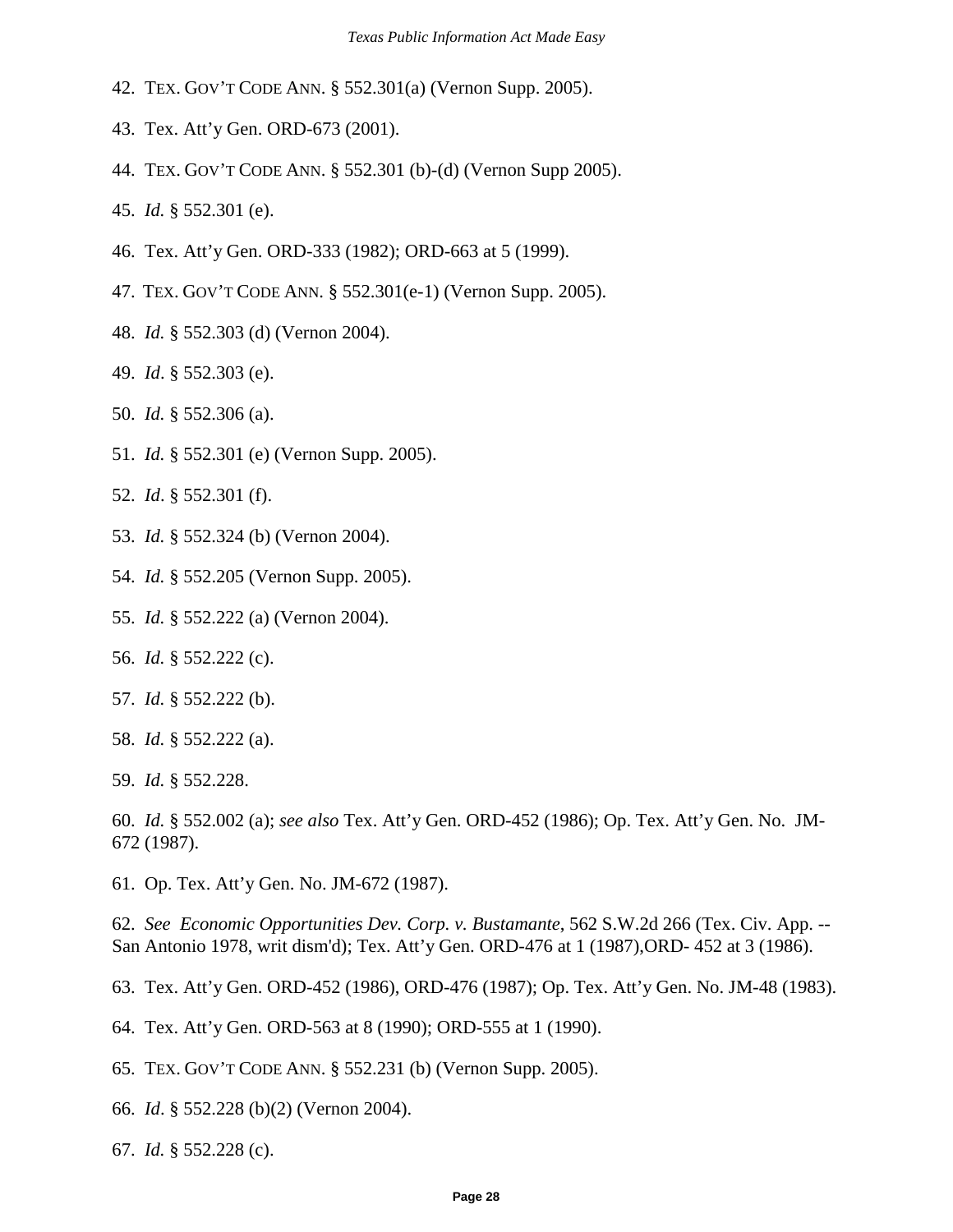68. *Id.* § 552.231 (Vernon Supp. 2005).

69. Tex. Att'y Gen. ORD-571 (1990).

70. Op. Tex. Att'y Gen. No. JM-757 (1987). *See also* Op. Tex. Att'y Gen. No. GA-400 (2006).

71. TEX. GOV'T CODE ANN. § 552.228 (c)(Vernon 2004). *See also* TEX. GOV'T CODE ANN. § 552.230 (governmental body may promulgate rules for efficient, safe, and speedy inspection and copying if not inconsistent with Public Information Act).

72. *Id.* § 552.027.

73. Op. Tex. Att'y Gen. No. JM-672 (1987); Tex. Att'y Gen. ORD-550 (1990).

74. TEX. GOV'T CODE ANN. § 552.232 (a) (Vernon 2004).

75. *Id*.

- 76. *Id.* § 552.232 (b).
- 77. *Id.* § 552.232 (c).
- 78. *Id.* § 552.232 (a)(1-2).
- 79. *Id.* § 552.232 (d).
- 80. *Id.* § 552.022(a)(1).
- 81. *Id.* § 552.022(a)(17).
- 82. *Id.* § 552.022(a)(18).
- 83. *Id.*
- 84. TEX. GOV'T CODE ANN. § 552.022(a) (Vernon 2004).
- 85. *Id.* §§ 552.104(b); 552.133(d).
- 86. *In re City of Georgetown*, 53 S.W.3d 328, 332 (Tex. 2001).
- 87. *Id.*
- 88. Op. Tex. Att'y Gen. Nos. H-258 (1974); JM-672 (1987); Tex. Att'y Gen. ORD-455 (1987).
- 89. Tex. Att'y Gen. ORD-633 (1995); ORD-606 (1992).
- 90. TEX. GOV'T CODE ANN. §§ 552.024; 552.117 (Vernon 2004).
- 91. *Id.* §§ 552.117; 552.1175 (Vernon Supp. 2005).
- 92. *Id.* § 552.117 (a)(4) (Vernon 2004).
- 93. *Id.* § 552.147 (Vernon Supp. 2005)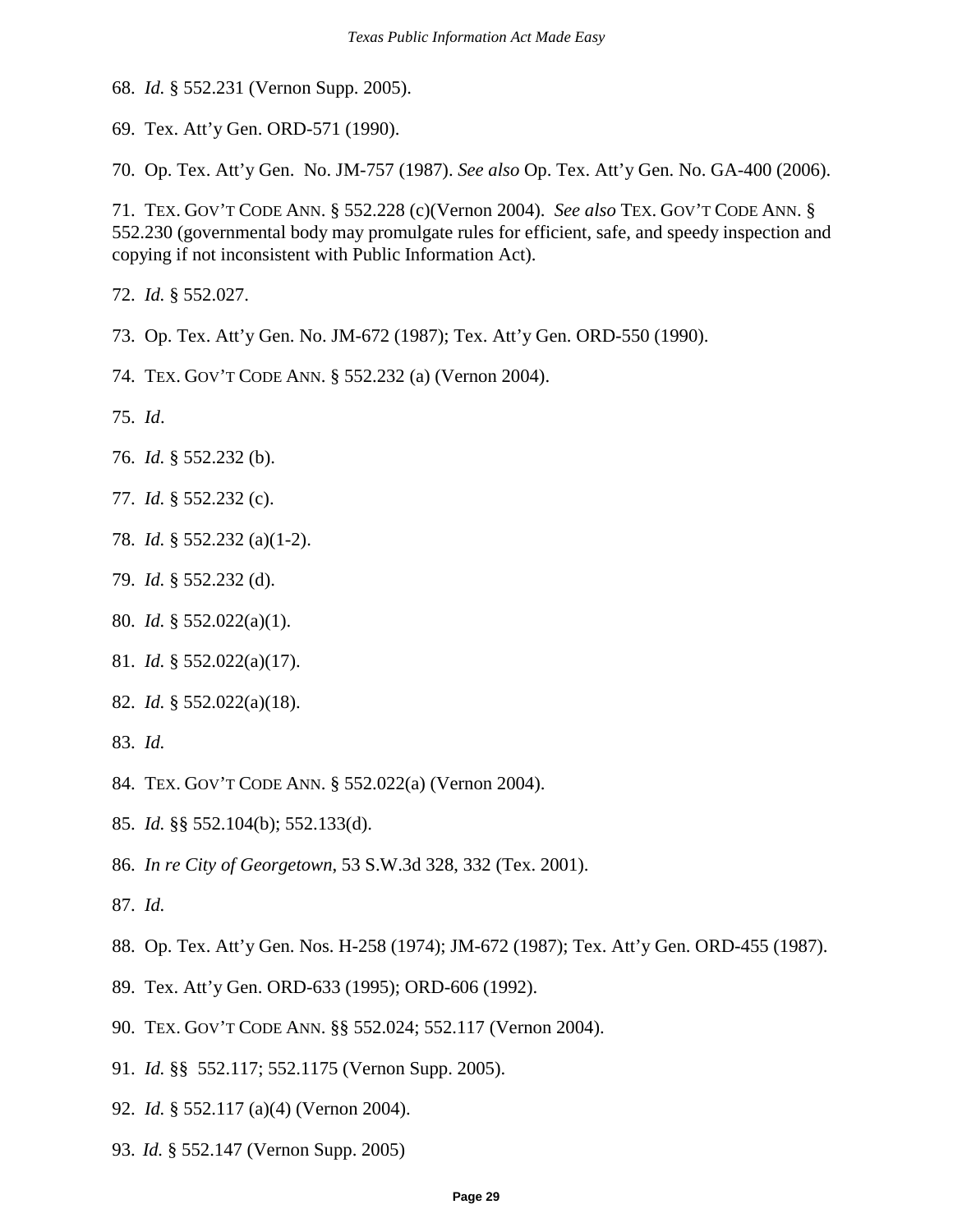94. *See, e.g.,* Tex. Att'y Gen. ORD-635 (1995) (public official's or employee's appointment calendar may be subject to Act); ORD-626 (1994) (handwritten notes taken during D.P.S. promotion board oral interviews are subject to Act).

95. TEX. GOV'T CODE ANN. § 552.137 (Vernon 2004).

96. TEX. GOV'T CODE ANN. § 552.111 (Vernon 2004).

97. Tex. Att'y Gen. ORD-615 (1993). *See also* Tex. Att'y Gen. ORD-631 (1995) (report addressing systematic discrimination against minorities and the educational mission of the university in question was not open to public).

98. Tex. Att'y Gen. ORD-631 (1995).

99. Tex. Att'y Gen. ORD-615 (1993).

100. Tex. Att'y Gen. ORD-631 (1995).

101. Tex. Att'y Gen. ORD-462 (1987).

102. TEX. GOV'T CODE ANN. § 552.022 (a)(2) (Vernon 2004); *see also* Tex. Att'y Gen. ORD-444 (1986); ORD-405 (1983).

103. Tex. Att'y Gen. ORD-441 (1986).

104. Tex. Att'y Gen. ORD-615 (1993).

105. TEX. GOV'T CODE ANN. § 552.102 (a) (Vernon 2004).

106. *See Morales v. Ellen*, 840 S.W.2d 519 (Tex.App.-El Paso 1992, no writ).

107. Tex. Gov't Code Ann. §§ 552.023 (a); 552.102 (Vernon 2004); Tex. Att'y Gen. ORD-288 (1981).

108. Tex. Att'y Gen. ORD-288 (1981). (The Attorney General generally does not allow a governmental body to withhold information pursuant to the litigation exception if the opposing party has had previous access to the information. Thus, if a governmental body is engaged in litigation with its own employee, the litigation exception generally would not protect any information in the employee's personnel file to which the employee had previously had access.)

109. TEX. GOV'T CODE ANN. § 552.108 (c) (Vernon Supp. 2005); *see also* Tex. Att'y Gen. ORD-127 (1976).

110. *Morales v. Ellen*, 840 S.W.2d 519 (Tex. Civ. App.---El Paso 1992, writ denied) (Gov't Code § 552.108 not applicable where no criminal investigation or prosecution of police officer resulted from investigation of allegation of sexual harassment); Tex. Att'y Gen. ORD-350 (1982) (predecessor provision of Gov't Code § 552.108 not applicable to IAD investigation file when no criminal charge against officer results from investigation of complaint against police officer).

111. Tex. Att'y Gen. ORD-127 (1976).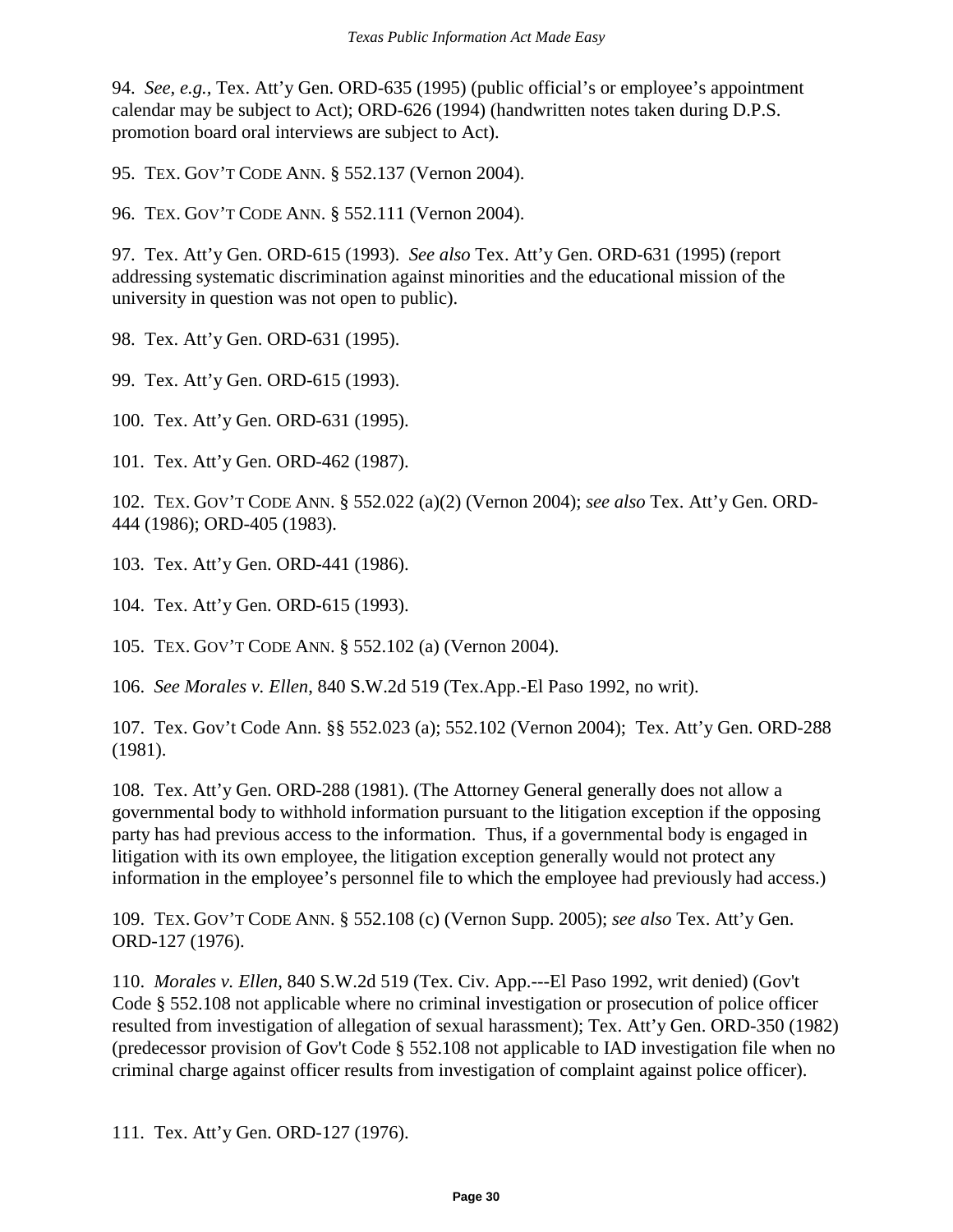112. TEX. TRANSP. CODE ANN. § 550.065 (Vernon Supp. 2005).

113. *Id.* § 550.065 (c)(4).

114. TEX. GOV'T CODE ANN. § 552.104 (Vernon 2004).

115. Tex. Att'y Gen. ORD-331 (1982).

- 116. Tex. Att'y Gen. ORD-541 (1990).
- 117. TEX. GOV'T CODE ANN. § 552.104 (b)(Vernon 2004).
- 118. Tex. Att'y Gen. ORD-319 (1982).
- 119. TEX. GOV'T CODE ANN. § 552.105 (Vernon 2004).

120. Tex. Att'y Gen. ORD-222 (1979). (The Attorney General has extended this protection to information about the appraisal of land parcels that were acquired in advance of other land for the same project.)

- 121. Tex. Att'y Gen. ORD-348 (1982).
- 122. TEX. GOV'T CODE ANN. § 552.110 (a) (Vernon 2004).
- 123. Restatement of Torts § 757 cmt. b (1939)
- 124. *Hyde Corp. v. Huffines*, 314 S.W.2d 763 (Tex.), *cert. denied*, 358 U.S. 898 (1958).
- 125. *See* Tex. Att'y Gen. ORD-402 (1983).
- 126. *National Parks and Conservation Ass'n v. Morton*, 498 F.2d 765 (D.C. Cir. 1974).
- 127. TEX. GOV'T CODE ANN. § 552.110 (b) (Vernon 2004).
- 128. Tex. Att'y Gen. ORD-639 (1996).
- 129. TEX. GOV'T CODE ANN. § 552.131 (a)(1) (Vernon 2004).
- 130. *Id.* § 552.131 (a)(2).
- 131. *Id.* § 552.131 (b).
- 132. *Id.* § 552.131(c).
- 133. Tex. Att'y Gen. ORD-676 at 6-7 (2002).
- 134. *Id*. at 7.
- 135. TEX. R. EVID. 503(b)(1).

136. *In re Texas Farmers Ins. Exch.*, 990 S.W.2d 337, 340 (Tex. App.---Texarkana 1999, orig. proceeding) (attorney-client privilege does not apply if attorney acting in a capacity other than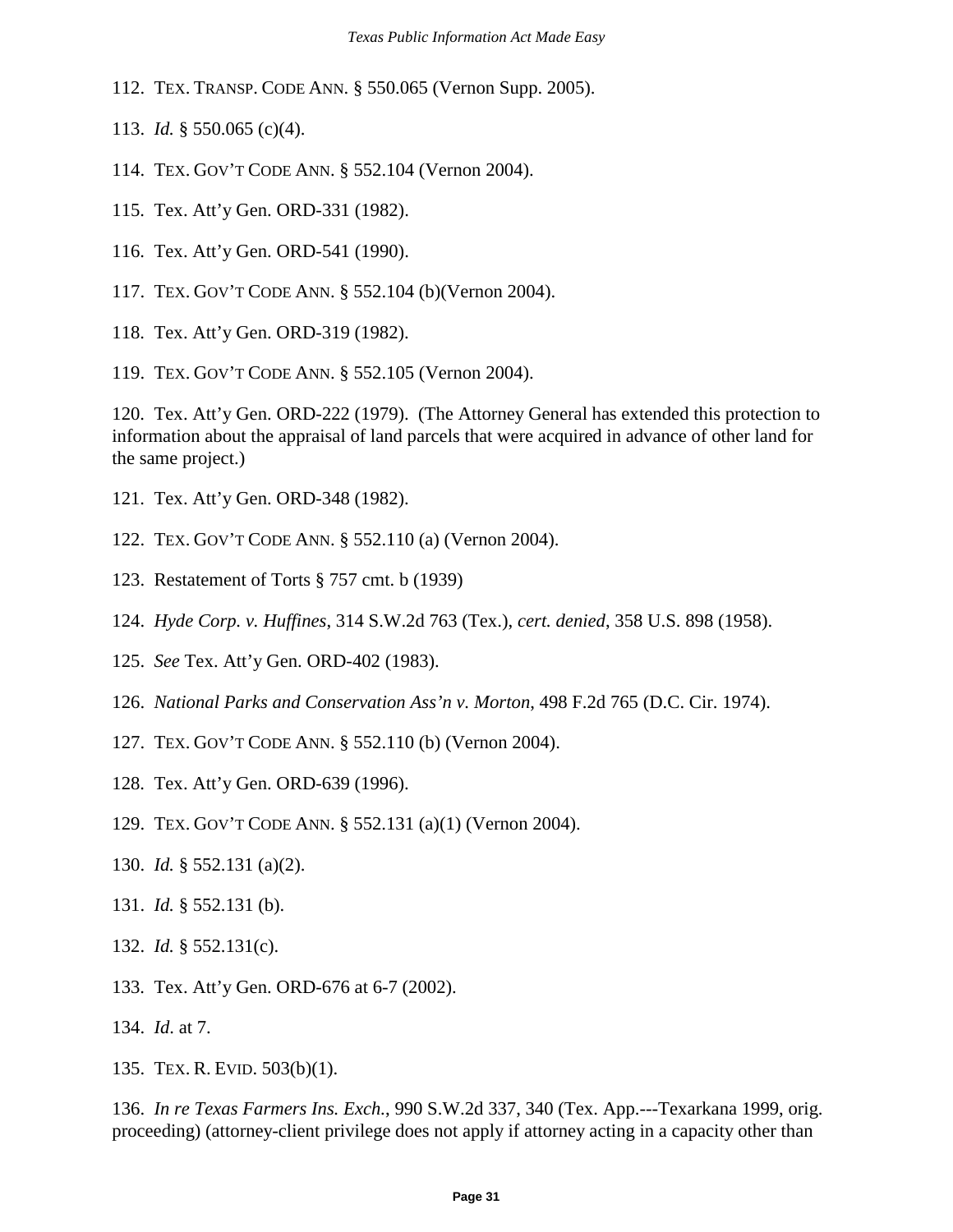that of attorney).

- 137. TEX. R. EVID. 503(b)(1)(A), (B), (C), (D), (E).
- 138. *Id*. 503(b)(1)
- 139. *Id.* 503(a)(5).
- 140. *Osborne v. Johnson*, 954 S.W.2d 180, 184 (Tex. App.---Waco 1997, no writ).

141. *See Huie v. DeShazo*, 922 S.W.2d 920, 923 (Tex. 1996) (privilege extends to entire communication, including facts contained therein).

142. TEX. GOV'T CODE ANN. § 552.103 © (Vernon 2004).

143. *See University of Texas Law School v. Texas Legal Foundation*, 958 S.W.2d 479 (Tex. App. – Austin 1997, no pet.).

144. Tex. Att'y Gen. ORD-647 (1996).

145. TEX. GOV'T CODE ANN. § 552.103 (b) (Vernon 2004).

146. *Id*. § 552.262 (Vernon Supp. 2005). *See, generally, Id*. §§ 552.261 - 552.272 (Vernon 2004 & Supp. 2005).

- 147. *Id*. § 552.261(Vernon 2004).
- 148. *Id*. § 552.271 (c)-(d).
- 149. *Id*. § 552.261 (b).
- 150. *Id*. §§ 552.231 (Vernon Supp. 2005); 552.272 (c)(Vernon 2004).
- 151. *Id*. § 552.262 (Vernon Supp. 2005).
- 152. *Id*. § 552.261 (a) (Vernon 2004)
- 153. *Id*. § 552.261 (b).
- 154. 1 TEX. ADMIN. CODE §111.63 (West 2005).
- 155. TEX. GOV'T CODE ANN. § 552.231 (Vernon Supp. 2005).
- 156. *Id.* § 552.272 (Vernon 2004).
- 157. *Id*. § 552.231 (Vernon Supp. 2005).
- 158. *Id*. § 552.221 (b) (Vernon 2004).
- 159. *Id*. § 552.2615 (Vernon Supp. 2005).
- 160. *Id*. § 552.2615(a).